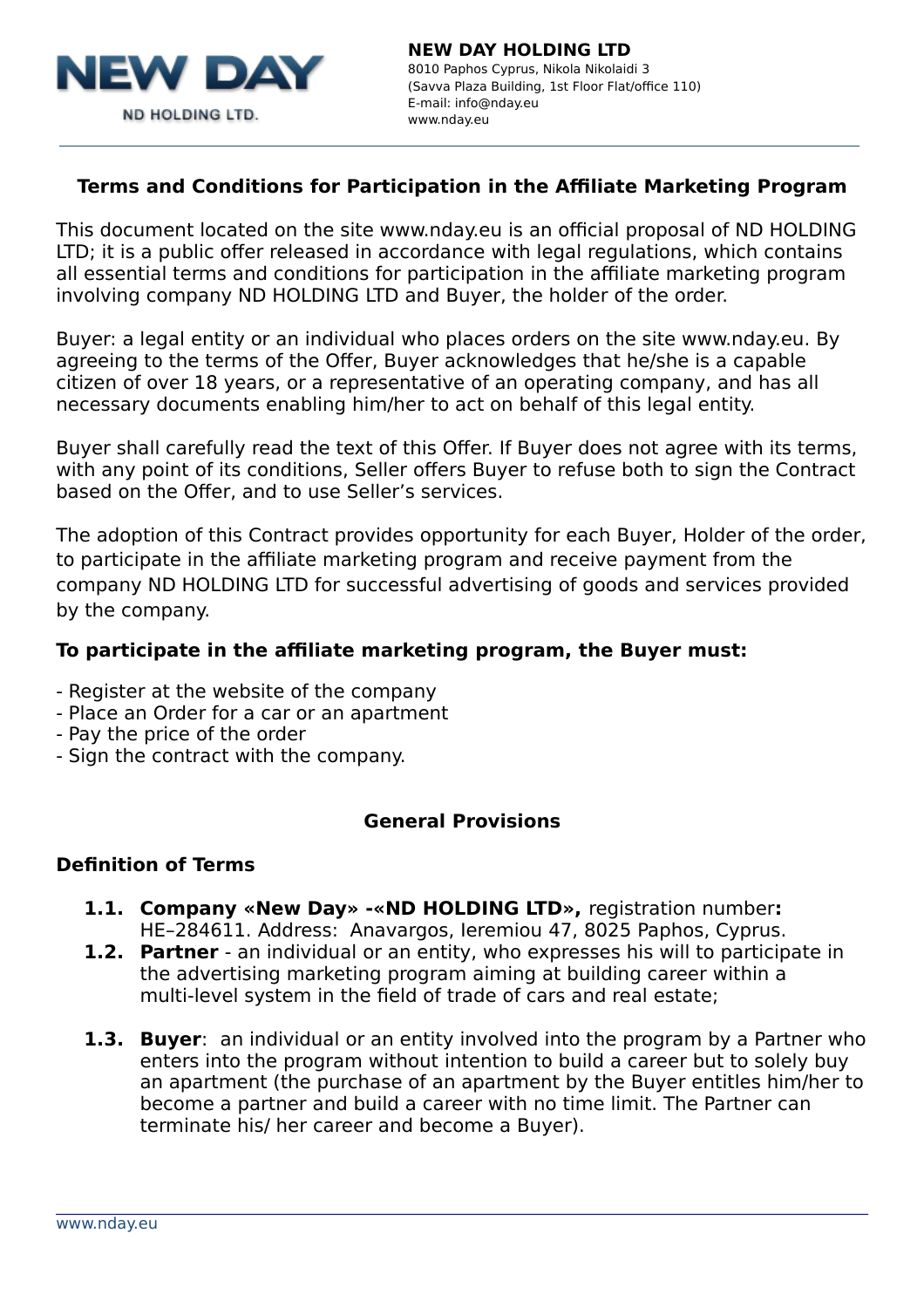

- **1.4. Information service** the Company accepts and registers orders for purchase of apartments according to rules and the conditions listed in Agreements given by the Developer on purchase and sale of apartments and also provides the necessary information for the Partner.
- **1.5.** Web site the Company web site where the General Terms and Conditions of the Agreement, the information on the goods, and Internet addresses of necessary sources and contacts samples of Agreements and the other documents required for the agreement are accessible; advertising materials.
- **1.6. Partner's Personal Account**: interface on the Company's website, which is provided to the Partner after registration; the Partner can access this account with a personal code provided by the Company. In this account the Partner can monitor his/her activities, verify the location of orders and their fulfilment attract new partners and find out information about the services provided by the Company.
- **1.7. Terms and Conditions:** This agreement is an integral part of the permanent conditions which are binding for both parties to the Agreement. The Agreement can be found on the Company's website.
- **1.8. 'Help Desk'** Internet service provided by the Company which the Partner can use in each case if at the Agreement conclusion, purchase of the apartment or in the course of career building there will be questions, or the qualified help of an experts is required. By means of Help Desk the Partner can communicate with experts who well know system and can provide the necessary help.
- **1.9. Purchase Price:** The price of an apartment or a car includes the following: deposit, administrative charges and the bonus fund.
- **1.10. Deposit:** A part of the apartment or car purchase price. In case a Partner leaves the program, the Agreement loses its effect; if the Partner is repeatedly willing to join the program the same rules apply to him/her as for the newly registered Partners. The deposit shall not be refunded.
- **1.11.** Bonus fund: monetary fund created by the Company, solely from its profits which is used for financing and assisting Partners in building their careers by bonuses.
- **1.12. Qualifying for Reward:** the result of completing requirements of a platform by the Partner who carries out the qualification.
- **1.13.** Administrative Costs: the sum of  $\in$  80,  $\in$  40 out of which are spent on a Web-service, setting up and service of the Partner's Personal Account, while the remaining €40 cover administrative costs. In case a Partner leaves the program, the Agreement loses its effect; if the Partner is repeatedly willing to join the program the same rules apply to him/her as for the newly registered Partners. Administrative costs are payable only once over the duration of the Agreement, and are not refundable.

#### **2. Miscellaneous provisions**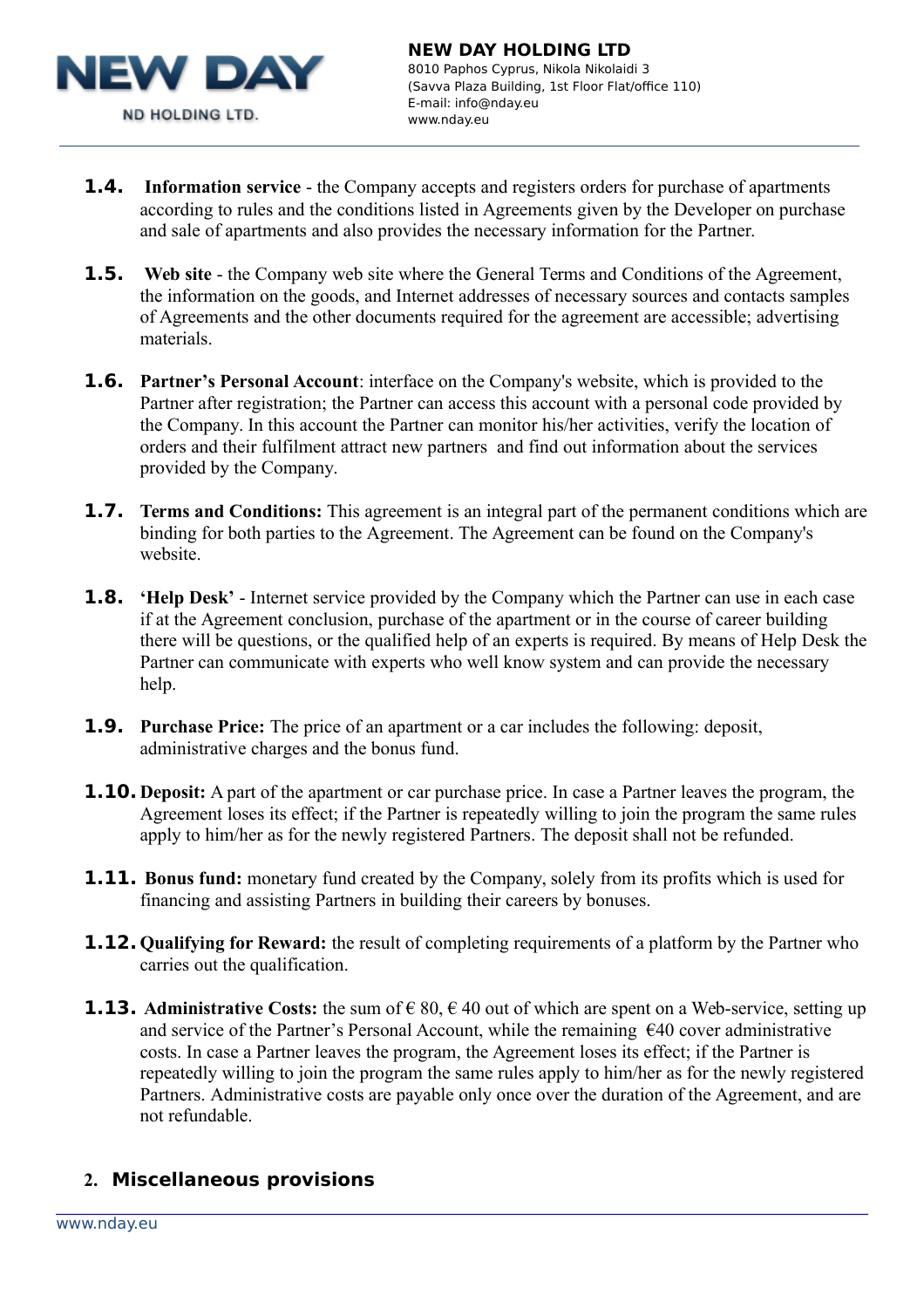

**2.1** The company reserves the right to revise the amount of the deposit and the rules of general conditions of the Agreement in case of changes in market conditions, and to notify the active partners 30 days in advance of modifications. Notification will be available on the Company's website in the "News."

**2.2**. Partner agrees to refrain from any action that is illegal or may cause damage to the interests of the company when using the Personal Account Partner.

**2.3.1** Partner takes note that in the process of advertising it is prohibited to use the "spam" application, which is automatic delivery of advertising materials to individuals or groups who are third parties and who have not expressed willingness to receive them.

**2.3.2**. Partner takes note that it is forbidden to disseminate false, misleading or defamatory information about the Company or its products. Partner agrees to refrain from any such conduct which obstructs or generates obstacles for the Company or its other partners. Partner shall fully comply with the general rules of the Agreement between the Parties.

**2.3.3.** For the breach of duties defined in paragraphs **2.4.1** and **2.4.2**., Partner takes responsibility for any loss or damage which may arise for the Company or third parties as a result of the breach.

**2.3.4**. Partner shall be responsible for checking his/her e-mail system.

**3**. At the request of the Partner and for additional fee, the signed original Agreement of the purchase of the company's products, agreements, or invoices will be sent to him by post to the address he has personally given in his Partner's Personal Account. The cost of the express mail delivery is (DHL) 60  $\epsilon$ .

#### **4. Settlement of Disputes, Liability for Breach of Agreement**

**4.1**. The Company's activities are governed by the laws of the Republic of Cyprus.

**4.1.1**. In the event the Agreement is not fulfilled or fulfilled insufficiently, terminated or invalid, either totally or partially, as well as when resolving any legal disputes the Parties shall choose arbitration court of Nicosia and accept its jurisdiction.

**4.2**. If the Partner violates this Agreement or its inseparable appendixes the Company has the right to immediately terminate the Agreement. In this case the deposit and administrative fees are not refunded to the Partner.

**4.2.2**. In the event of termination of the Agreement under the provisions of paragraph 46.2 the Company has the right to withhold bonuses and refuse to pay them.

**4.2.3**. If the Partner terminates the Agreement unilaterally, the deposit or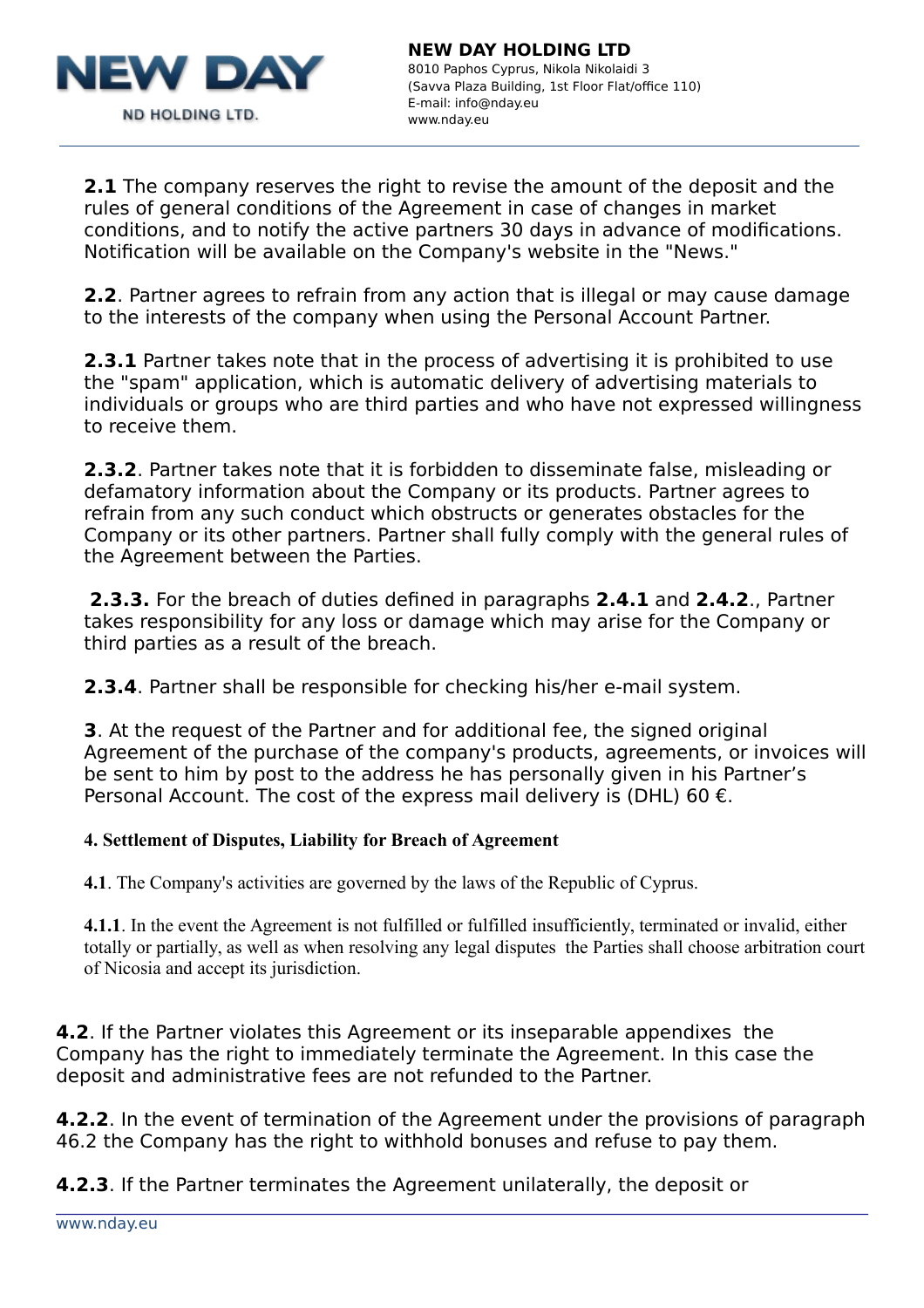

administrative fees are not refundable; however, the Company shall pay the bonuses, to the day of the Agreement termination. Bonuses which get generated after the termination of the Agreement shall not be paid to the Partner.

**4.2.4.** In the event the Agreement is not fulfilled or fulfilled insufficiently, the Company has no material or moral responsibility for any loss or damage arising from the breach of Agreement.

#### . **5. Force Majeure Circumstances**

**5.1.** The parties exclude liability for damage caused by force majeure.

# **6**. **Conclusion of the Agreement, its Duration**

**6.1**. This legally binding Agreement comes into effect at the time when the Partner signs it using his/her electronic signature (marks the appropriate space "I agree"), as well as pays to the Company the amount required for participation – the amount of the deposit and administrative fees.

# **7. Confidentiality**

**7.1.** Parties are subject to mutual obligations of confidentiality; any piece of information considered confidential by any of the Parties shall be classified as confidential. Confidentiality extends to the personal data of staff and people whose details were entered in the multilevel system in the process of contracting and marketing activities. Information in the public domain or which has become widely known is not confidential.

**7.2**. The Parties agree that they will observe the general rules for using the Internet, and take into account the provisions of paragraph **3**. When required information will be kept private from third parties; user passwords will also be kept secret.

**7.3.** Parties shall comply with the rules for processing personal data; it may take place only with the consent of individuals.

**7.4.** The Parties agree that confidential information will not be used for other purposes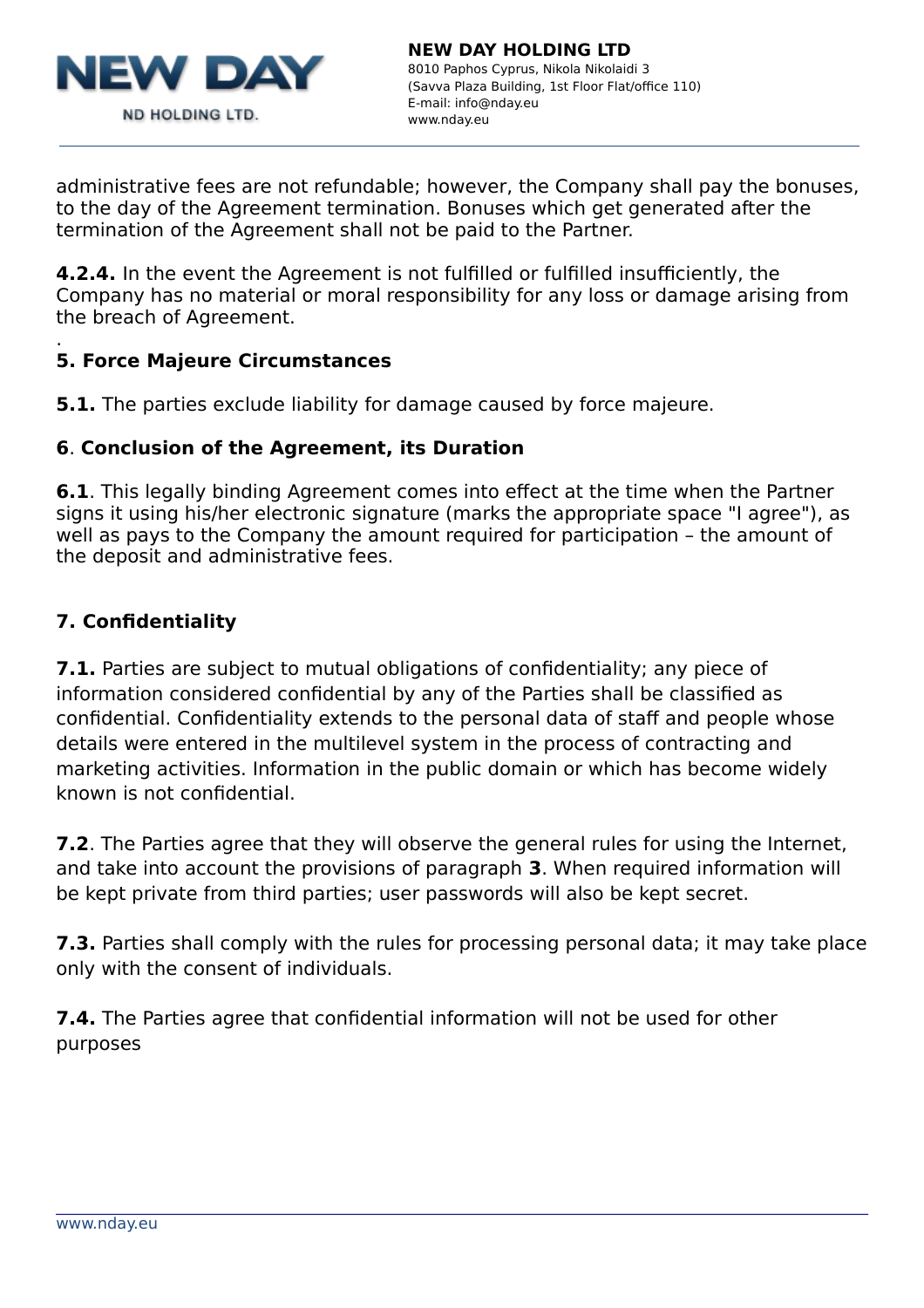

#### **NEW DAY HOLDING LTD** 8010 Paphos Cyprus, Nikola Nikolaidi 3 (Savva Plaza Building, 1st Floor Flat/office 110) E-mail: info@nday.eu www.nday.eu

# **Marketing program**

# **Affiliate Program for Placing Orders on Business Tiers**

The business model of this affiliate marketing program consists of six tiers of orders:

- 1. Preliminary tier
- 2. Main tier
- 3. V.I.P. tier
- 4. Super VIP tier
- 5. Blitz tier
- 6. Compensation tier
	- a. Preliminary compensation tier
	- b. Main compensation tier

Orders for which €690 have been paid, get placed on the preliminary tier.

Orders for which €2080 have been paid, get placed on the main tier.

Orders for which €12080 have been paid, get placed both on main and VIP tiers simultaneously. (€10000 for VIP and €2080 for main tier).

Orders for which €50 000 have been paid, get placed on the Super VIP tier. Super VIP tier is available only for those who leave VIP tier.

Orders for which €240 have been paid, get placed on the Blitz tier

Compensation tiers don't require any payments.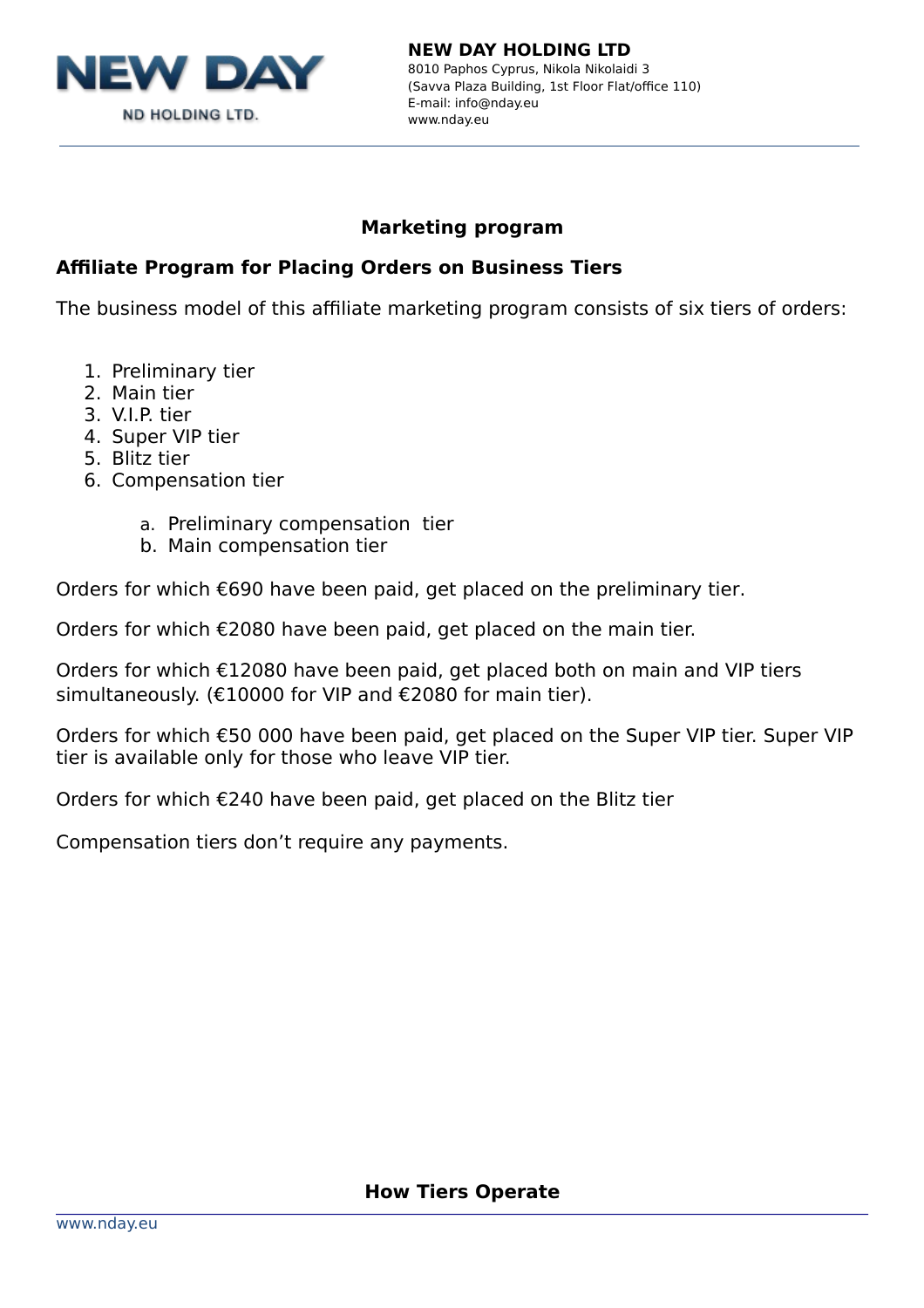

#### **Preliminary Tier:**

Preliminary tier consists of three levels, where 7 buyers' orders are placed. The levels are arranged from top to bottom. Customer orders are arranged from left to right, taking into account the recommendations made.



Placing an order on a tier takes place after the payment has been completed and when the contract for the purchase of a flat or a car has been signed and activated.

All incoming customer orders are placed on the first level. Once the first level of the tier is full, the tier gets divided into two symmetrical order tiers.

Buyer's order goes to the second level. At the first level of the two new tiers 4 free places for new customers emerge.

As soon as the first level in which Buyer's order and 4 new orders are placed is full, Buyer's order advances to the second level and gets divided into two symmetrical tiers again.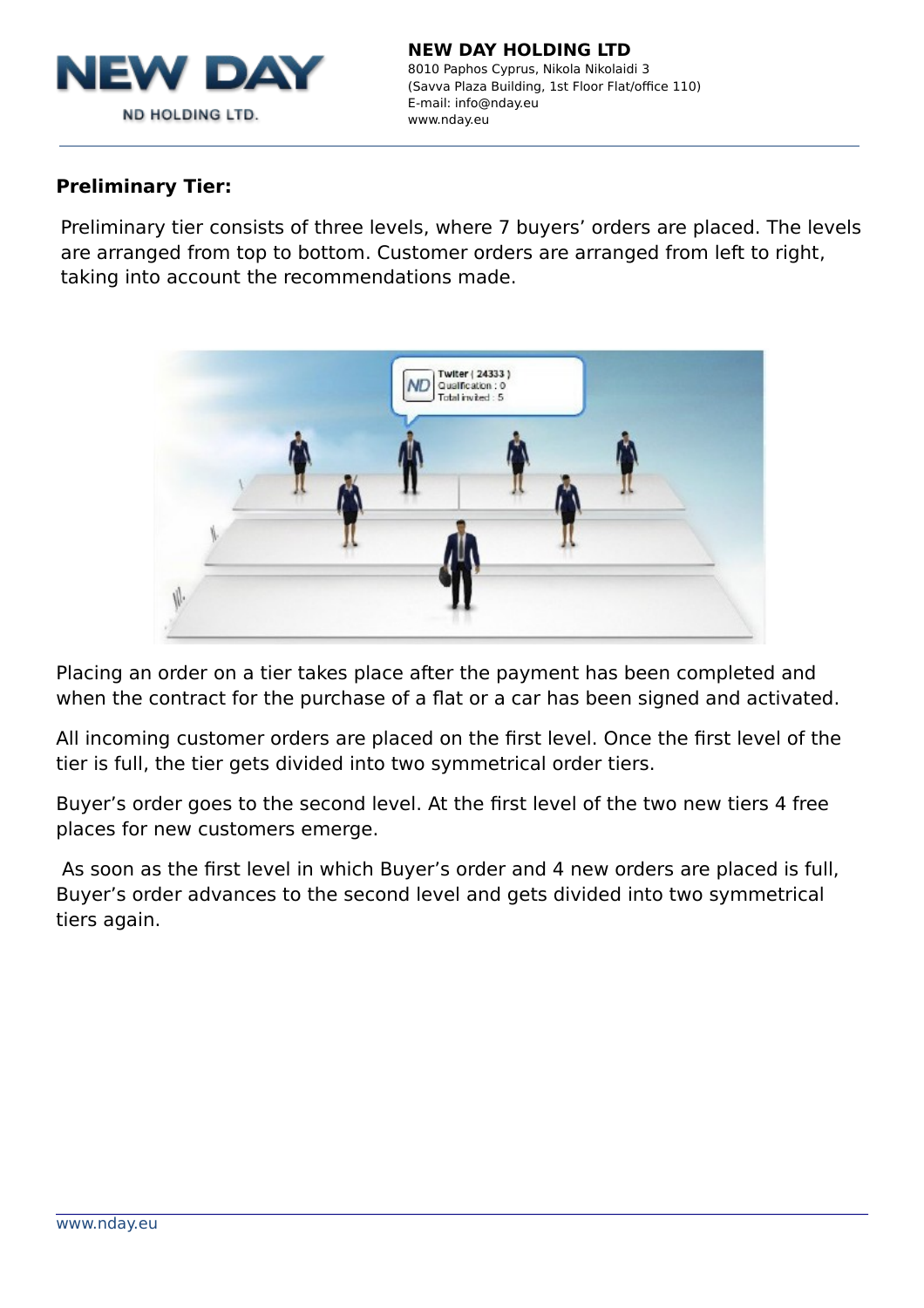

When the first level gets filled with 4 orders again, Buyer's order advances to the third level.

# **At the next division of the tier, Buyer's order will automatically move:**

- From the preliminary tier to the first level of the main tier;

- From the main tier to the first level of the main tier which follows his/her superior.

- If a Buyer so wishes, after an order passes the main tier, and after the qualification is confirmed, the order might enter VIP tier. After VIP tier is passed, euro bonuses are granted.

# **Passing Preliminary Tier – Conditions and Procedure**

Preliminary tier is designed for facilitating moving orders to the main tier.

Orders of the followers are places on a tier under the leader. If there is no leader on the preliminary tier Buyer implements the order and indicates the ID of the Buyer with whom he/ she would like to cooperate on the preliminary tier.

As soon as the third level of preliminary tier gets filled, Buyer's order follows the superior and goes to the first level of the main tier.

To pass the preliminary tier, a partner has to refer to the company at least two direct buyers. When the order completes the preliminary tier, Buyer receives 2000 euro bonuses for his order to get to the main tier. 2 direct buyers must be qualified before the rewarding.

If an order is not qualified as required on the preliminary tier, 610 euro bonuses are allocated to it, while the remaining 1390 are given by the Company as a loan, after which the order enters the main tier. When the main tier is completed, and qualification requirements met, the Company retains 1390 euro bonuses from the reward amount.

The holder of the order might refer newer orders to both main and VIP tiers. These orders later will be taken into account when Buyer is passing the main and the VIP tiers after their reinvestment.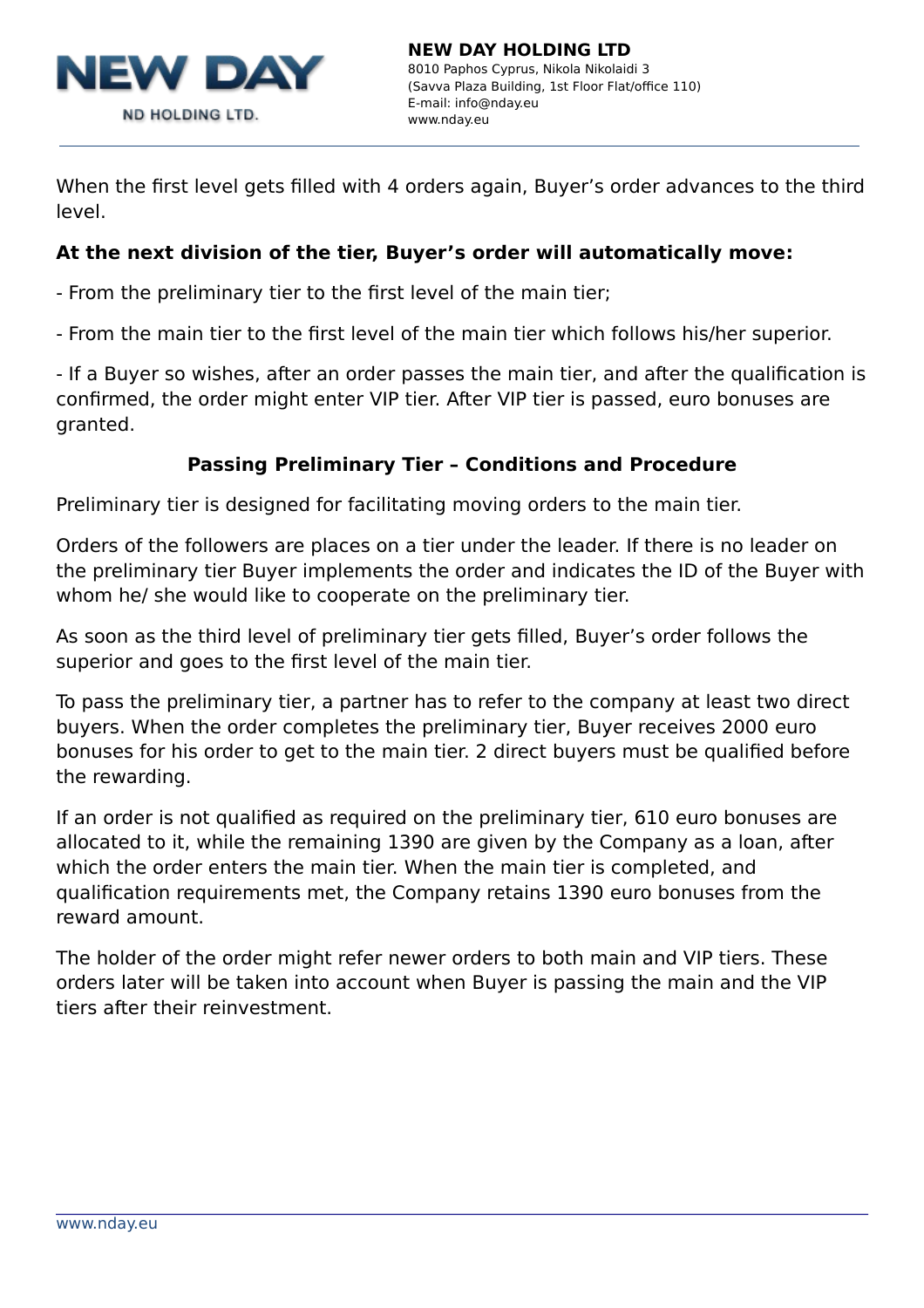

# **Passing the Main Tier – Conditions and Procedure**

Main tier consists of three levels, where 7 buyers' orders are placed. The levels are arranged from top to bottom. Customer orders are arranged from left to right, taking into account the recommendations made.



Placing an order on a tier takes place after the payment has been completed and when the contract for the purchase of a flat or a car has been signed.

All incoming customer orders are placed on the first level. Once the first level of the tier is full, the tier gets divided into two symmetrical order tiers.

Buyer's order goes to the second level. At the first level of the two new tiers 4 free places for new customers emerge.

As soon as the first level in which Buyer's order and 4 new orders are placed is full, Buyer's order advances to the second level and gets divided into two symmetrical tiers again.

When the first level gets filled with 4 orders again, Buyer's order advances to the third level.

For passing the main tier, a partner has to refer to the company's given order tier at least two direct orders or orders which were directly referred after reinvestment.

They should enter the tier following that of the partner who precedes them, and before this partner completes the tier. If at least 2 direct buyers must be qualified.

If these conditions are met, 6160 euro bonuses are allocated to the Buyer's order at the end of the cycle.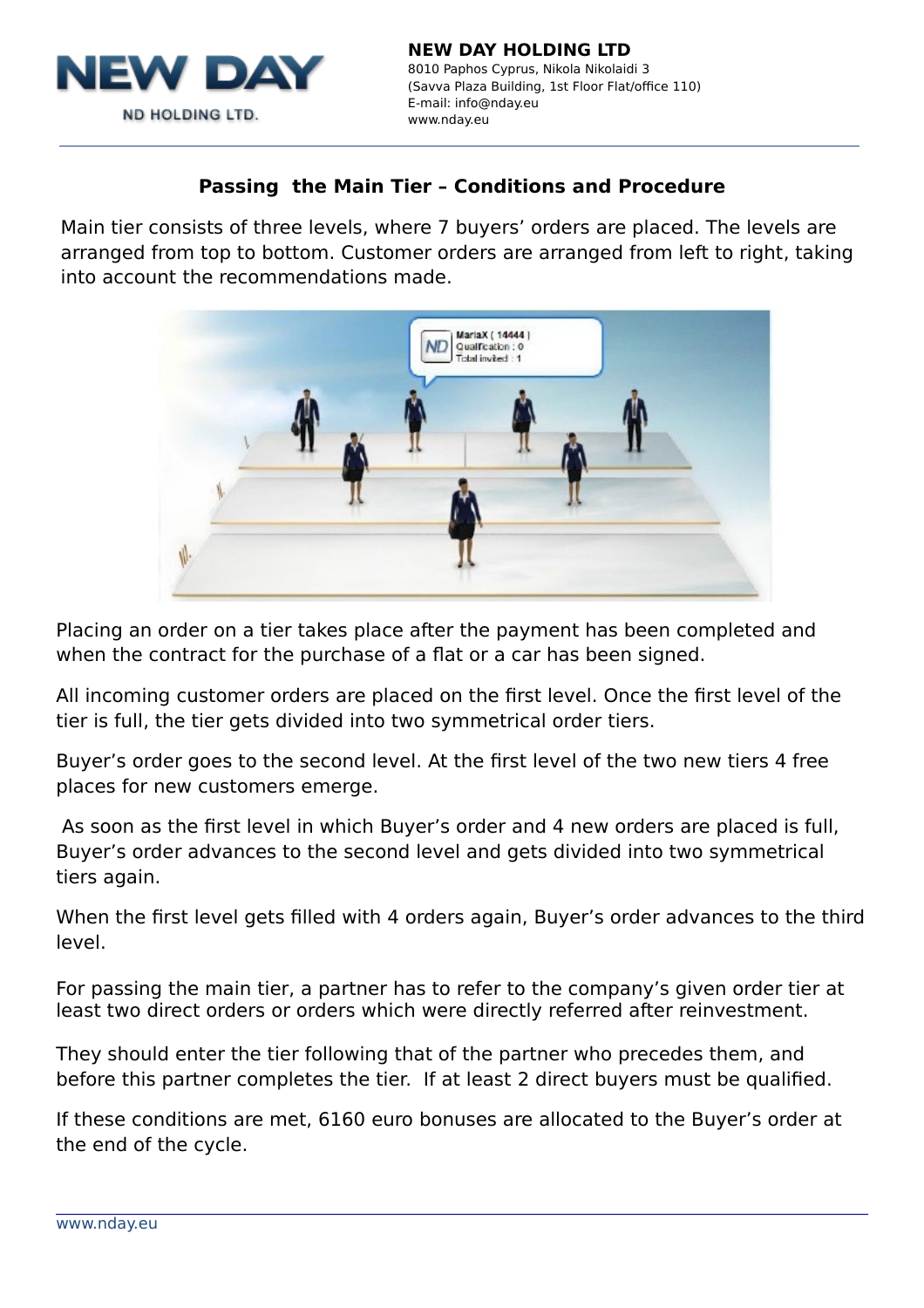

Company reinvests 2000 euro bonuses in the new main tier. The order will be placed on the preceding partner's tier.

4160 Euro bonuses can be taken in cash, or added to the amount needed to buy a car the partner chooses from the company.

At Buyer's wish, when the order completes the main tier, and if qualification requirements are met, the order may move to the VIP tier. In such case, 2000 euro bonuses are automatically reinvested in the main tier, and the Buyer, if wishes, transfers 10000 euro bonuses for placement on the VIP tier.

When a tier is completed without qualification, 2000 euro bonuses are reinvested in the new main tier, following the preceding partner.

Entering VIP tier is possible when 10000 euro bonuses are accumulated on the account.

When a tier is completed without qualification, penalty is not retained.

Beside 6160 euro bonuses every partner who completes the main tier with qualification receives a coupon for free 2 days accommodation in a standard townhouse of a «NEW DAY» hotel in Cyprus. The coupon is individual (cannot be given to another person) and cumulative (if the partner completes 2 tiers he gets 4 days coupon).

The coupon is valid for 6 months.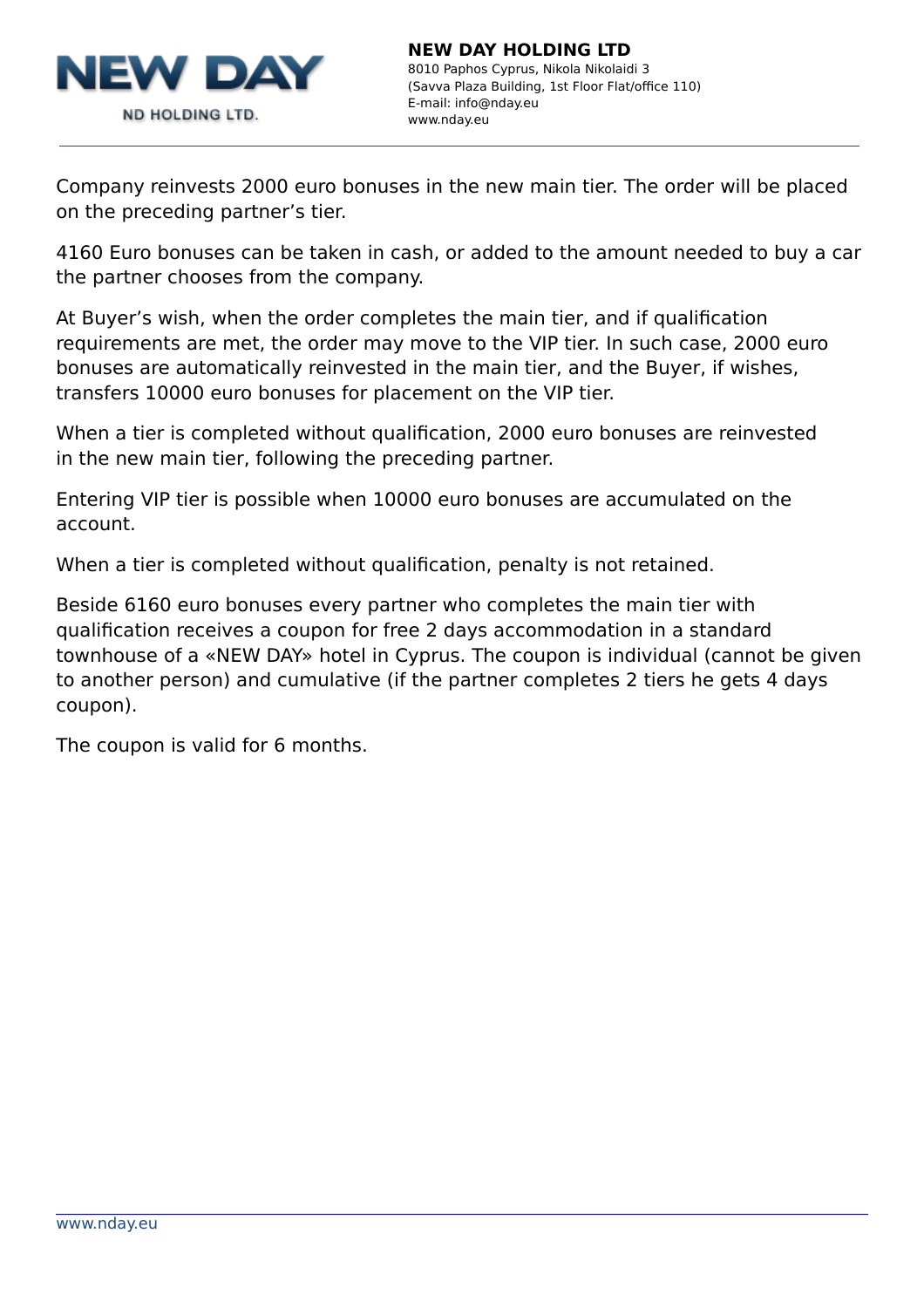

# **Passing VIP Tier – Conditions and Procedure**

VIP tier consists of 4 levels, where 15 buyers' orders are placed. The levels are arranged from top to bottom. Customer orders are arranged from left to right, taking into account the recommendations made.



When purchasing an order placement on VIP tier, the buyer pays the entrance both to the main and to the VIP tier –  $£12080$ .

Mandatory condition for entering the VIP tier ( $E10000$ ) is placing the order on the main tier too, which costs €2080.

When VIP tier is completed, the holder of the order must have at least two new orders following his one, or such orders which followed his one after reinvestment.

It does not matter on which VIP tier these two orders are, but they have to enter the tier before the buyer enters level 4.

If this condition is met, then at the end of the cycle buyer's account is credited 60 000 euro bonuses.

The partner can take the accrued euro bonuses in cash, or he may buy a car or an apartment. In these cases, a euro bonus equals to 1 euro. When exiting VIP tier with unconfirmed qualification, buyer's order (the key for automatic reinvestment pressed) gets moved to the first level of the VIP tier, its position after the superior partner.

If you uncheck the button "reinvestment VIP», buyer's order is canceled, and the buyer continues to work on the main tier.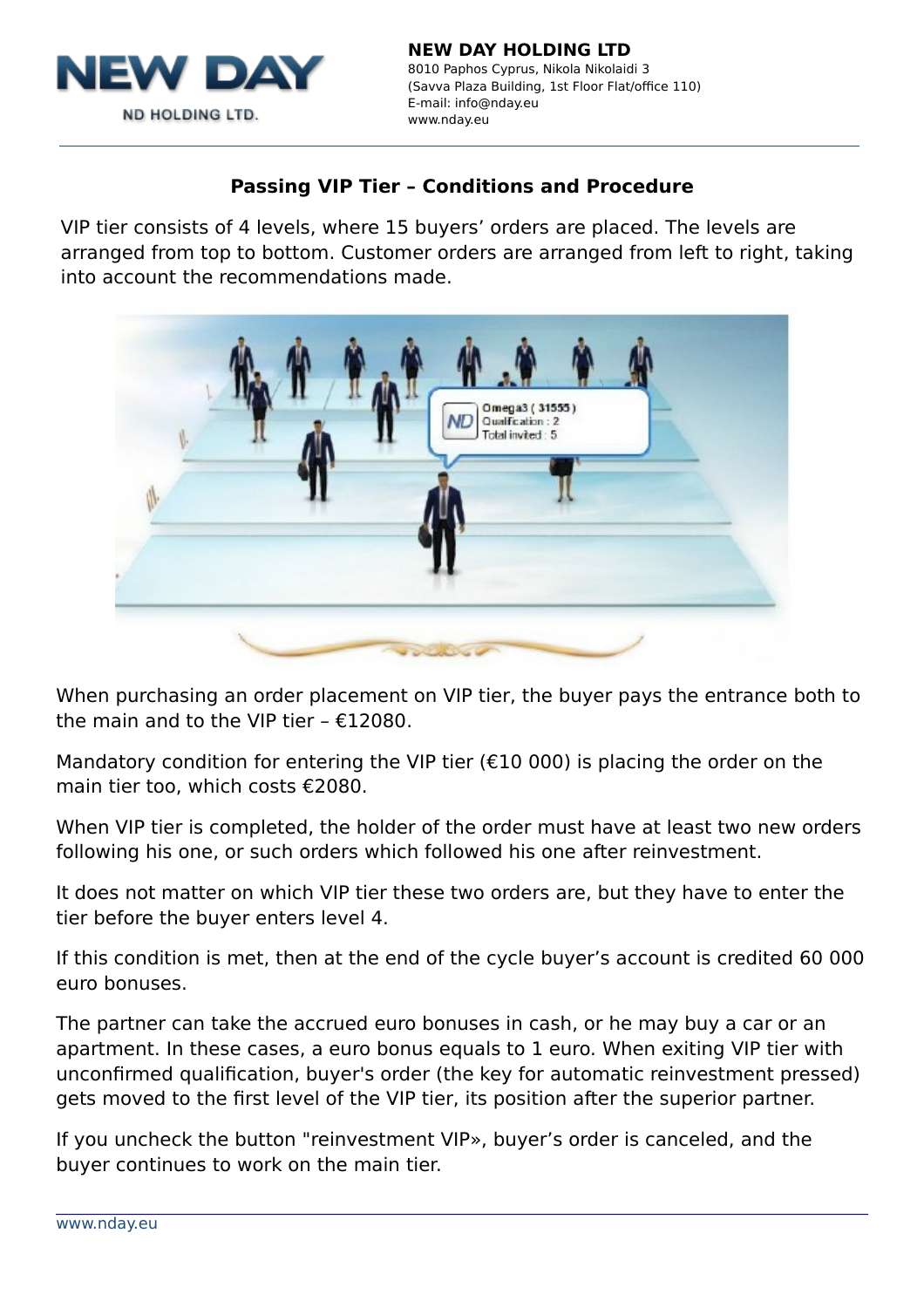

After completing the next main tier, the order may be placed on the VIP tier again. The number of orders from one customer on the VIP tier is indefinite. When an order qualifies for reward but there is no qualification, reinvestment to the VIP tier takes place automatically. In this case, the buyer has the right to refuse going through VIP tier, having sent an advance notice to the company (when entering level 4 of the tier). Then the Partner's Personal Account will be credited the original contribution of 10 000 euro bonuses.

If the order is taken out from the business program the leader loses qualification which will not be taken into account in further exiting.

10 % fee is charged when euro bonuses are cashed out in euro. There is no fee if euro bonuses are used to buy a flat or a car from the company. Withdrawal period is 17 days.

After exiting the  $6<sup>th</sup>$  main tier or the  $3<sup>rd</sup>$  VIP tier it is mandatory to buy a car or a flat from the company.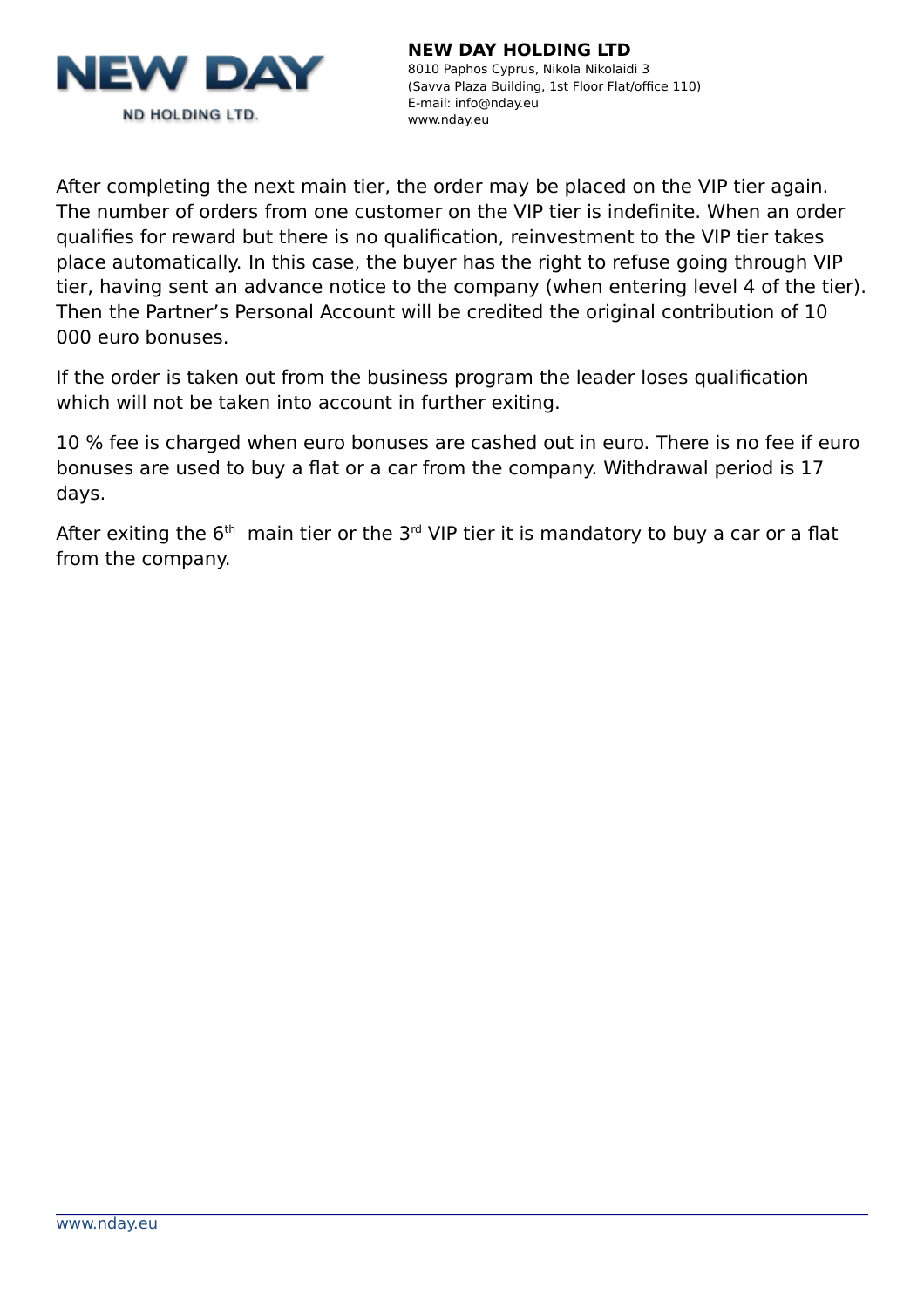

.

# **Passing SUPER VIP Tier – Conditions and Procedure**

SUPER VIP tier is designed for gaining 125 000 euro bonuses and consists of 3 levels, where 7 buyers' orders are placed. SUPER VIP tier is available for those who successfully passed VIP tier.



Customer orders are placed on the first level whereas 2 other levels are occupied. Once the first level of SUPER VIP tier is full, the tier gets divided into two symmetrical order tiers.

Buyer's order goes to the second level. At the first level of the two new tiers 4 free places for new customers emerge.

As soon as the first level in which Buyer's order and 4 new orders are placed is full, Buyer's order advances to the third level.

When the tier gets divided again Buyer's order goes to the rewarding stage with 125 000 bonuses that can be used to buy a 120 m2 townhouse and «Nissan Mikra» сar from the company. Buyer's order automatically goes to the second cycle.

125 000 euro bonuses are gained every time the cycle is completed.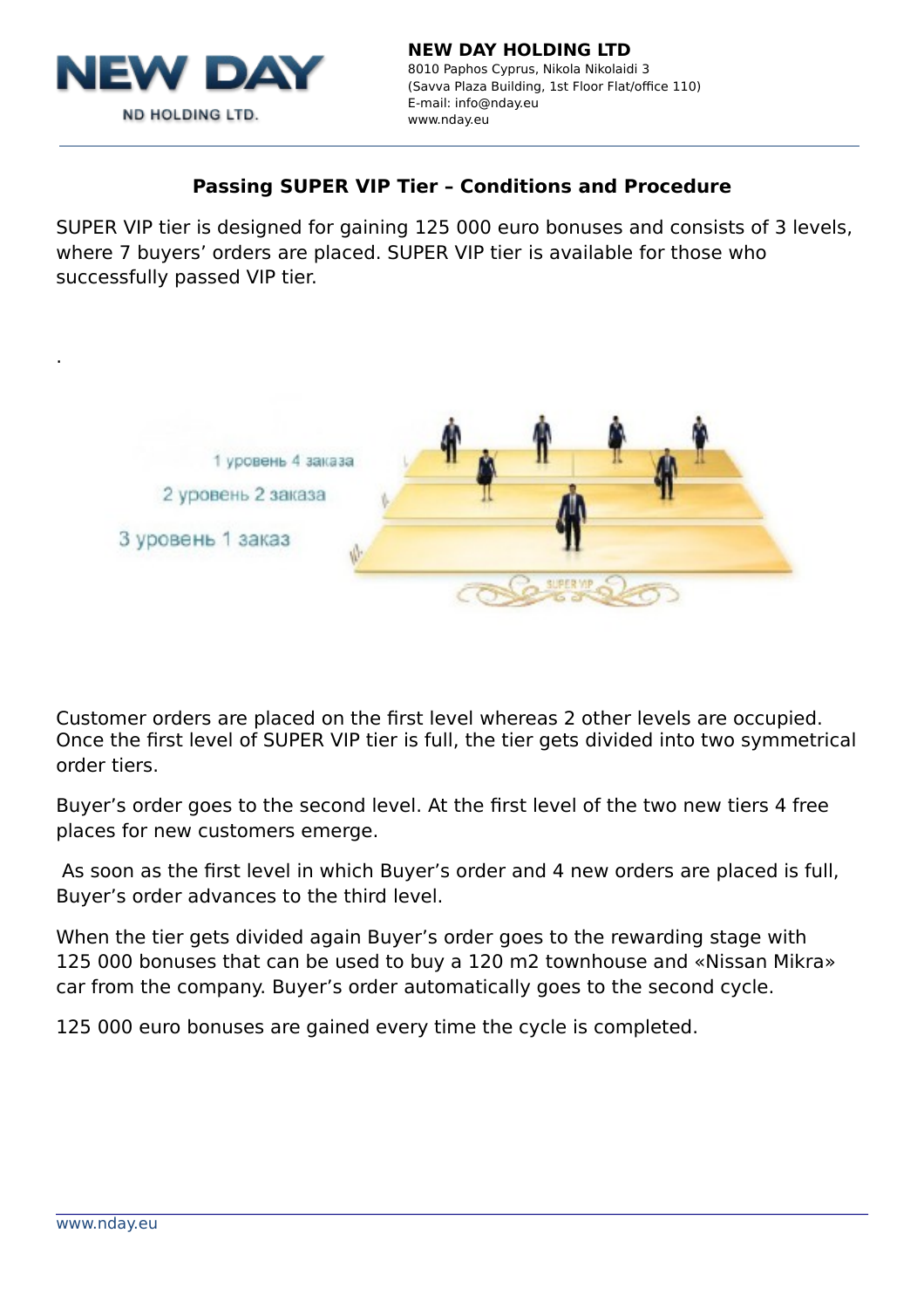

#### **Blitz tier:**

After a registration on [www.nday.eu](http://www.nday.eu/) (if the customer doesn't take part in «New Day» program) there are two options:

- To buy a car
- To get a discount coupon for car rental

Buyer can choose services that he/ she wants to order, confirms it and pays for it.

#### **The discount coupon costs €240 (€ 5 –administration fee).**

The payment is made through a bank transfer to ND Holding LTD bank account.



#### **One coupon provides 235 euro bonuses to the Buyer's back office and enables participation in a «New Day» marketing program.**

Euro bonus is an internal payment instrument that equals the amount spent to buy a 20 % discount coupon for car rental from BP Group Kft, Hungary, Budapest, "NEW DAY" auto showroom or from partners' auto showrooms (partners can be found here [www.nday.eu/?lang=ru&page=partners\)](http://www.nday.eu/?lang=ru&page=partners).

Euro bonuses gained from a coupon can be used only to join «New Day» marketing program. It cannot be cashed out or given to another person. Every buyer can purchase unlimited quantity of coupons, every purchasing leads to replenishment of the back office.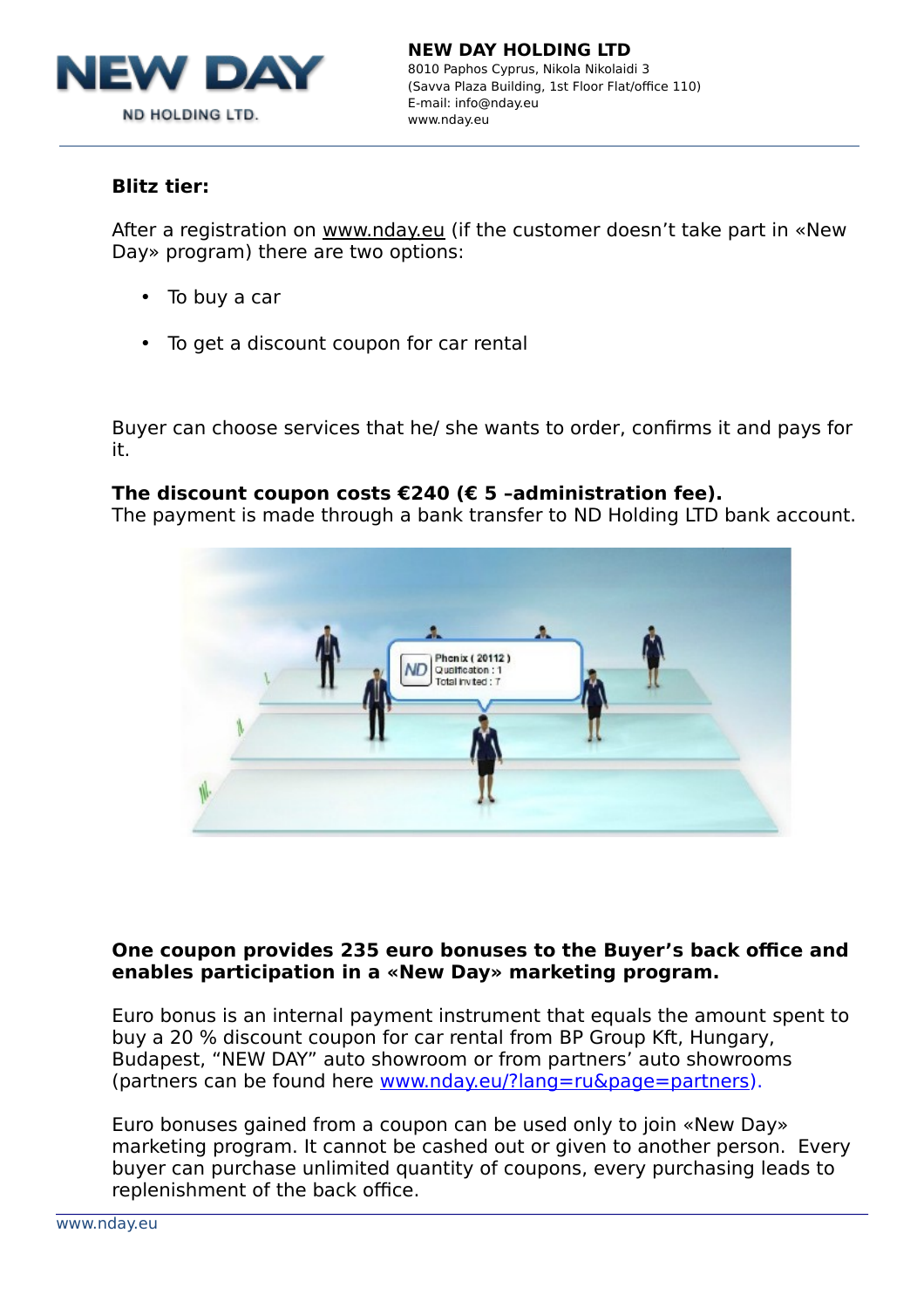

Euro bonuses can be used to buy a car. Having accumulated 2000 euro bonuses a customer gets an opportunity to rent «Nissan note» for 14 days from a « New Day ».

Accumulation of euro bonds can happen while exiting Blitz tier. Money withdrawal is possible only if there is an order on a Preliminary or on the Main tier.

In personal account settings Buyer indicates the name of the future owner of the coupon. Once it is saved, it cannot be changed. Having set the order, Buyer goes to a chosen Blitz tier strictly under his/her leader. If there is no such a superior Buyer takes the place right under the first one who has higher rank. Customer orders are arranged from left to right. Two qualifications are needed to be done before the order exit the tier.

# **Passing Blitz Tier – Conditions and Procedure**

Blitz tier is designed for gaining 690 euro bonuses and consists of 3 levels, where 7 buyers' orders are placed.

Customer orders are placed on the first level whereas the  $2^{nd}$  and the  $3^{rd}$  levels remain occupied. The levels are arranged from top to bottom. Customer orders are arranged from left to right.

Once the first level of the tier is full, the tier gets divided into two symmetrical order tiers and Buyer's order goes to the second level.

As soon as the first level is full again, Buyer's order advances to the third level.

When the first tier gets full for the third time and the qualification requirements are met Buyer's order goes to the rewarding stage with 500 euro bonuses revenue.

# **In case a Partner has not joined the "New Day" program yet, his/her order is automatically moved to a Preliminary tier. In such case 610 euro bonuses are paid to place an order to Preliminary tier (without 80 euro bonuses as a commission).**

If a partner exits the tier with 1 qualification he/she will not gain commission. Such a Partner will not take part in further program and his/her order will go to the level 3 of a new Blitz tier where the  $1<sup>st</sup>$  and the  $2<sup>nd</sup>$  levels are not occupied. 235 euro bonuses of reinvestment are not obligatory paid on the Blitz tier. If 235 euro bonuses are reinvested the order moves to the new tier, following the superior leader. In such a case and in further exists 610 euro bonuses are added to the Buyer's back office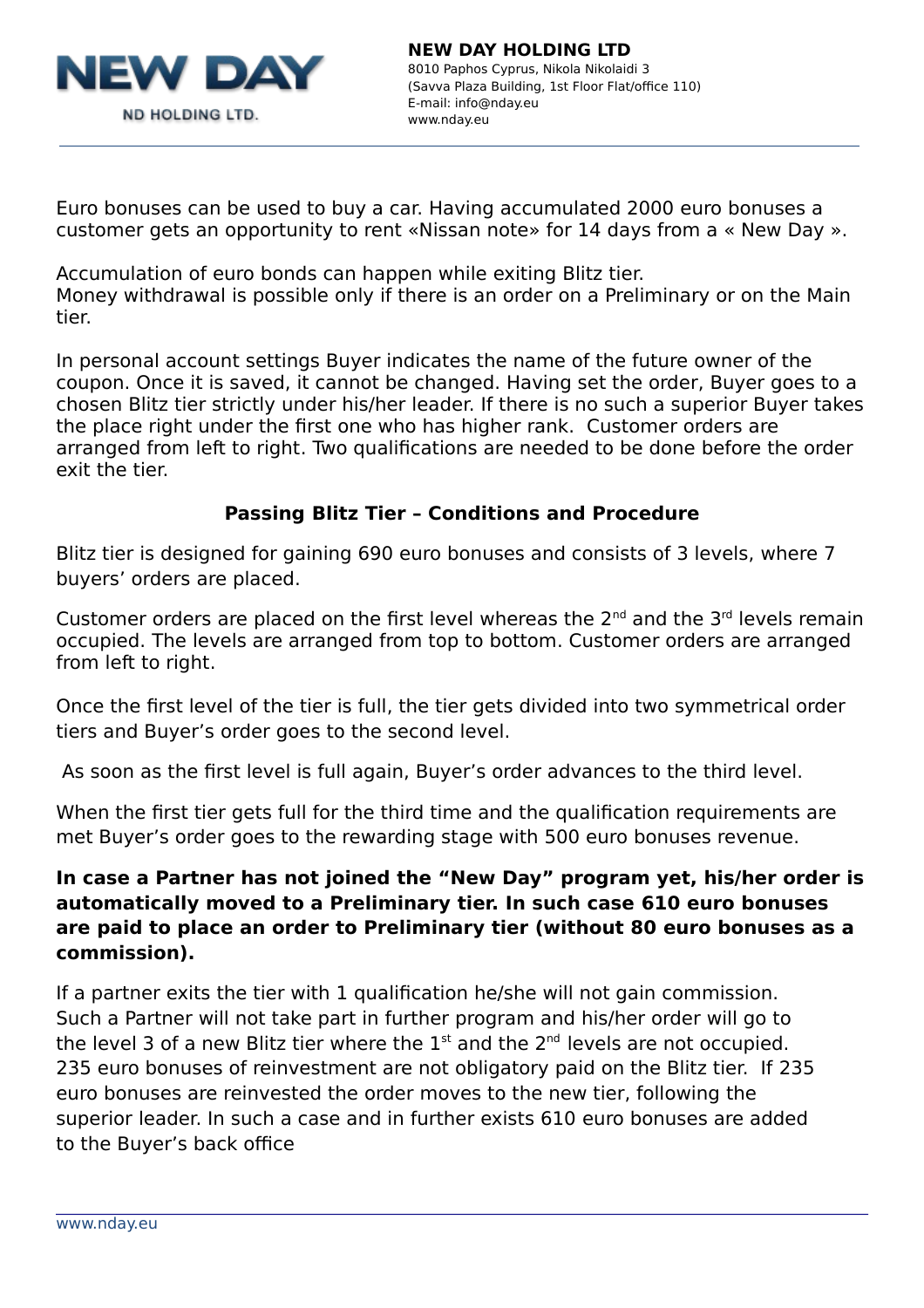

8010 Paphos Cyprus, Nikola Nikolaidi 3 (Savva Plaza Building, 1st Floor Flat/office 110) E-mail: info@nday.eu www.nday.eu

A Partner can withdraw the money and continue to place orders on the Blitz tier only if he/she is taking part in "New Day" marketing program and has an order placed on the Preliminary or main tier.

**Qualification:** 2 direct invited partners, including partners who entered a tier after reinvestment and before a reward period: 2 direct orders for all Blitz tiers. As the key "Reinvestment" is deactivated and subsequent orders of the Partner are placed on the Blitz tier previous qualifications disappear and the Partner must get 2 qualifications again. Every new individual place on a blitz tier provides qualification. Every duplicate is placed under the original order if it does not have qualification.

**While exiting a Blitz tier a Partner who has orders on a Preliminary or a Main tier without qualification loses those places automatically.** 

# **In case of exiting a Blitz tier without qualification and if there are no orders on a Preliminary or a Main tier the place automatically moves to the 3rd level of a new Blitz tier. The 2nd and the 3rd levels remain free.**

Orders of the followers are places on a tier under the inviting leader. If there is no leader on the Blitz tier orders are placed under the superior Partner. Partners who take part in the marketing program "New Day" can join Blitz tier as well. Coupon for a blitz tier can be purchased in both ways: by euro bonuses or by money transfer to the company euro account.

In case there are several orders placed on different tiers only the first qualified order is used for reinvestment (as the key "Reinvestment" is activated). Every duplicated order is added to the Buyer's back office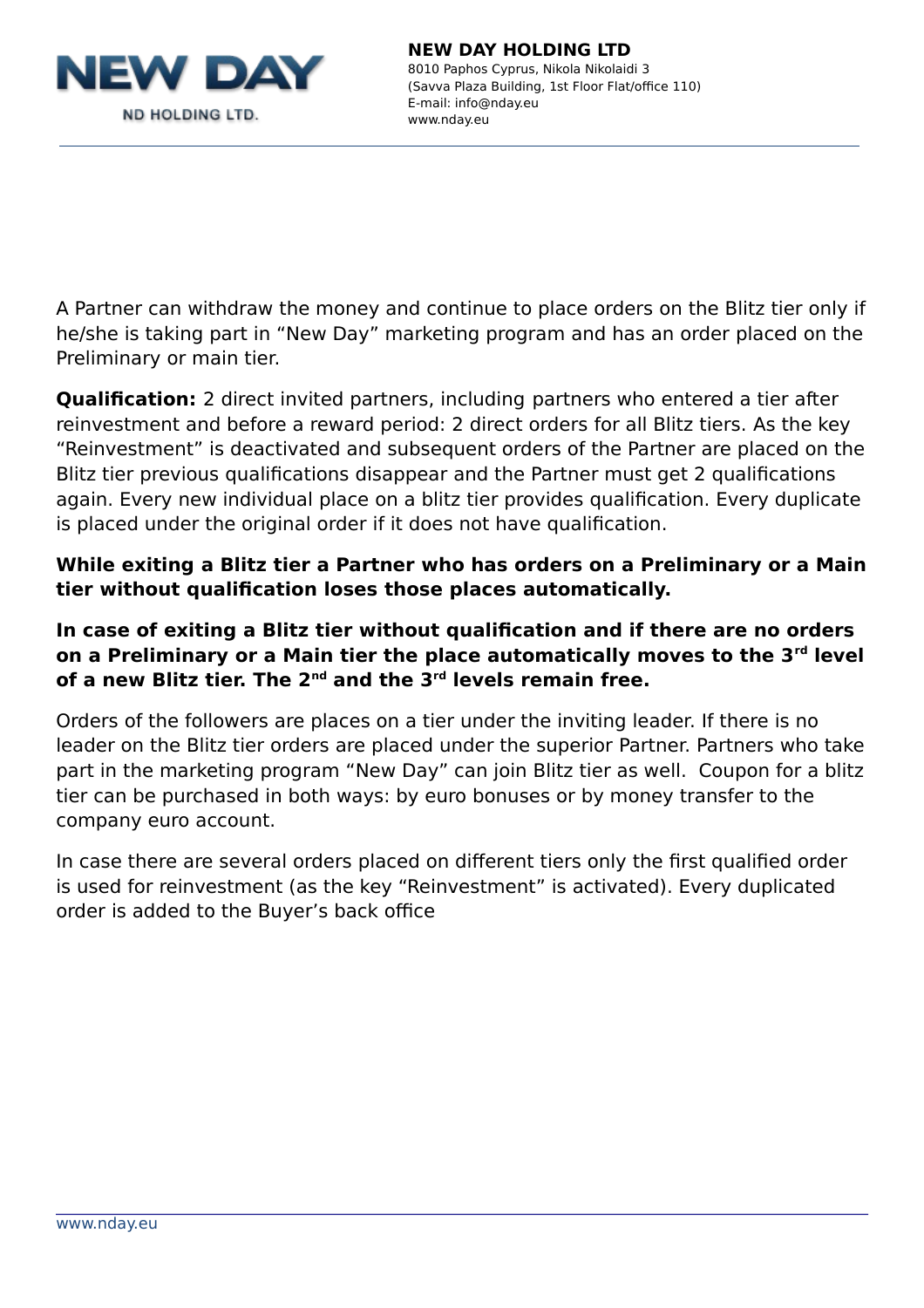

8010 Paphos Cyprus, Nikola Nikolaidi 3 (Savva Plaza Building, 1st Floor Flat/office 110) E-mail: info@nday.eu www.nday.eu

# **Compensation tier**

# **There are two types of compensation tiers:**

- **Main compensation tier**
- **Preliminary compensation tier**

In case there is no activity on main or preliminary tiers for 30 days, a button "Compensation Tier" appears in the back office of all partners.

Compensation tier activates when the first order is placed. After activation any participant of the compensation tier can place orders.

# **Passing Compensation Tier – Conditions and Procedure**

Compensation tier appears in the back office of all participants of the given platform, becoming active only if two direct partners register and pay. In this case, the partner (organizer of the platform) moves to the tier 3 (which is the last one before reward) and the partners he invited move to the  $2^{nd}$  and  $3^{rd}$  tier respectively. 4 top positions remain free.

The partner who organizes the given compensation platform, shall not pay for his position repeatedly; his/her ID number is stored. On this platform, the qualification is obtained by two directly invited partners prior arriving at the reward. When all 6 free positions on the first tier are filled by partners the "clone" partner, who founded the platform, leaves. Euro bonuses are credited to his personal account, while he continues to work and participate in the "New Day" his orders are remaining on the former tier.

#### **Main compensation tier**

Main compensation tier is designed for gaining 4160 euro bonuses and consists of 3 levels, where 7 buyers' orders are placed.

Upon activation of the key "Compensation Tier", compensation tier will appear in the back office of subsequently invited Partners.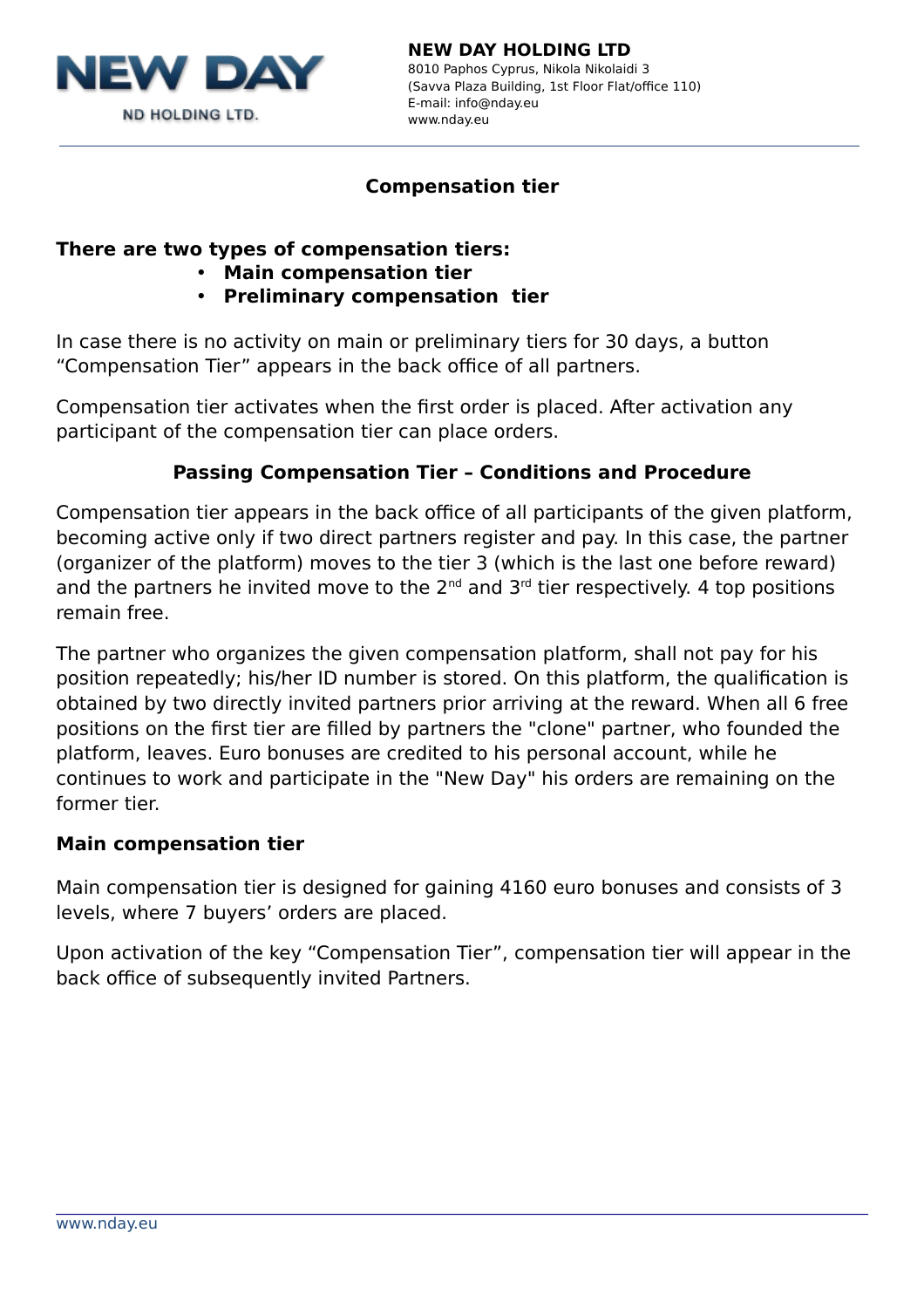

8010 Paphos Cyprus, Nikola Nikolaidi 3 (Savva Plaza Building, 1st Floor Flat/office 110) E-mail: info@nday.eu www.nday.eu



This platform appears in the back office of all participants of the given platform, becoming active only if two direct partners register and pay. In this case, the partner (organizer of the platform) moves to the tier 3 (which is the last one before reward) and the partners he invited move to the  $2^{nd}$  place of the  $2^{nd}$  tier respectively. 5 top positions remain free.



The partner who organizes the given compensation platform, shall not pay for his position repeatedly; his/her ID number is stored. On this platform, the qualification is obtained by two directly invited partners prior arriving at the reward. When all 5 free positions on the first tier are filled by partners the "clone" partner, who founded the platform, leaves. 4160 euro bonuses are credited to his personal account, while he continues to work and participate in the "New Day" his orders remaining on the former position on the main platform.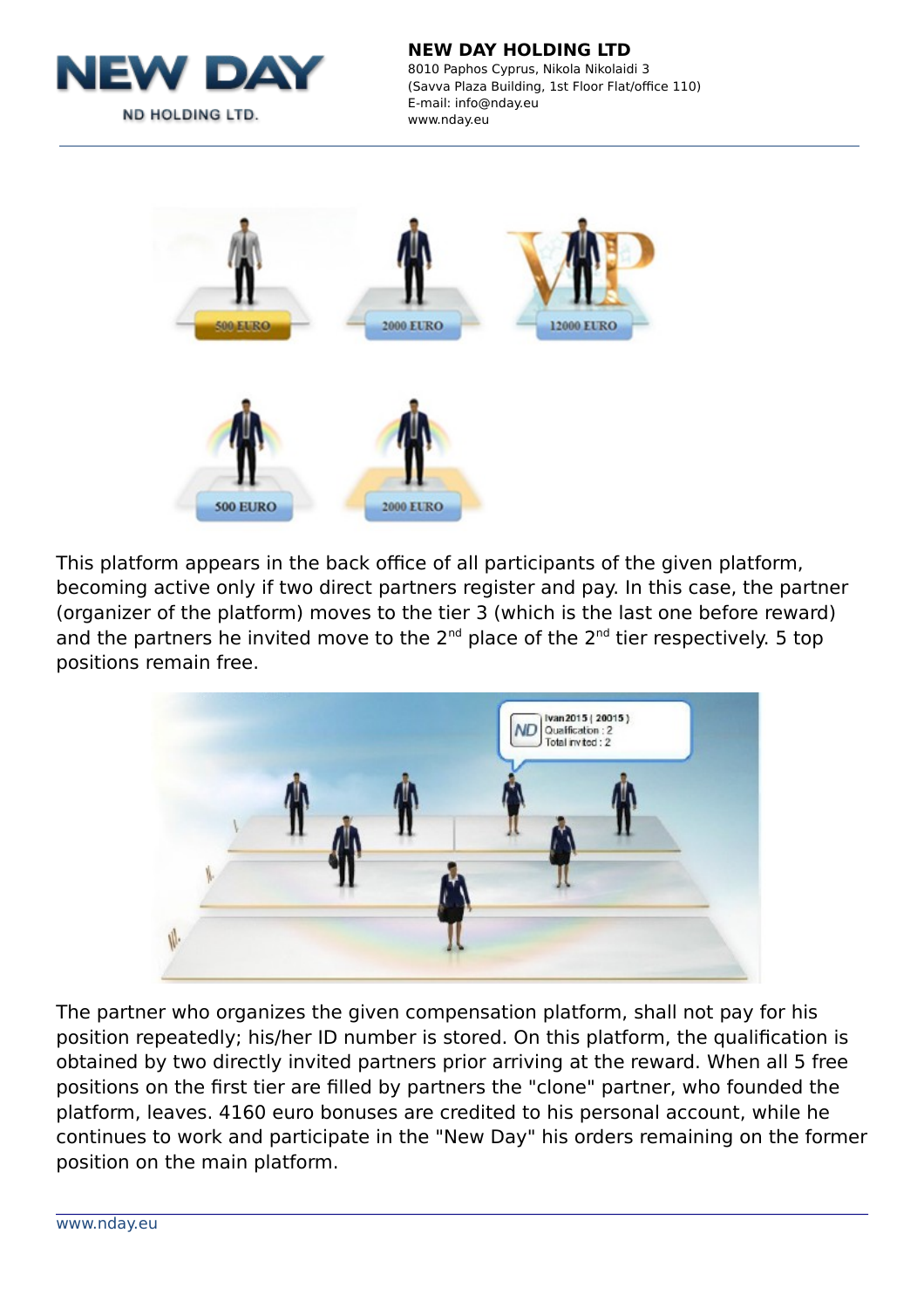

# **NEW DAY HOLDING LTD** 8010 Paphos Cyprus, Nikola Nikolaidi 3

(Savva Plaza Building, 1st Floor Flat/office 110) E-mail: info@nday.eu www.nday.eu

The next compensation platform goes divided. Orders which were at tier 2 move to tier 3, while those on the tier 1 to tier 2 respectively, to the  $2^{nd}$  and  $3^{rd}$  positions. On the tier 1, 4 order positions get created. When these are filled with orders, the order on tier 3 arrives at the reward, then moving to the main platform right behind the leader. The positions still free on the order platform get occupied from the top to the bottom and from the left to the right. Further participants who arrive from this type of platform are credited 6160 euro bonuses. Out of these 2,000 euro bonuses are reinvested upon the transition to the main platform, while 4160 euro bonuses remain on the partner' personal account. The order of the partner who left the compensation platform moves to the main platform, and continues to participate in the program "New Day." When subordinate order is placed on the given tier leaders gain units and rewards through the program "New Day". When a partner leaves the compensation platform but there is still no activity on the main platform, he/she may again organize a compensation platform provided there are two personally invited customers. A partner may be involved in organizing only a single platform in the same period.

#### **Preliminary compensation tier**



The mechanism of passing the preliminary platform is the same as for the compensation one. When leaving, the organizer of the platform receives 1380 euro bonuses in the form of two coupons. All subsequent partner orders are also credited 930 euro bonuses at the exit, of which 690 are reinvested into the preliminary platform, while the other 240 euro bonuses are credited to the personal account of the partner, in the form of coupons. Having passed preliminary compensation tier to enter the main tier the orders must go through a preliminary tier.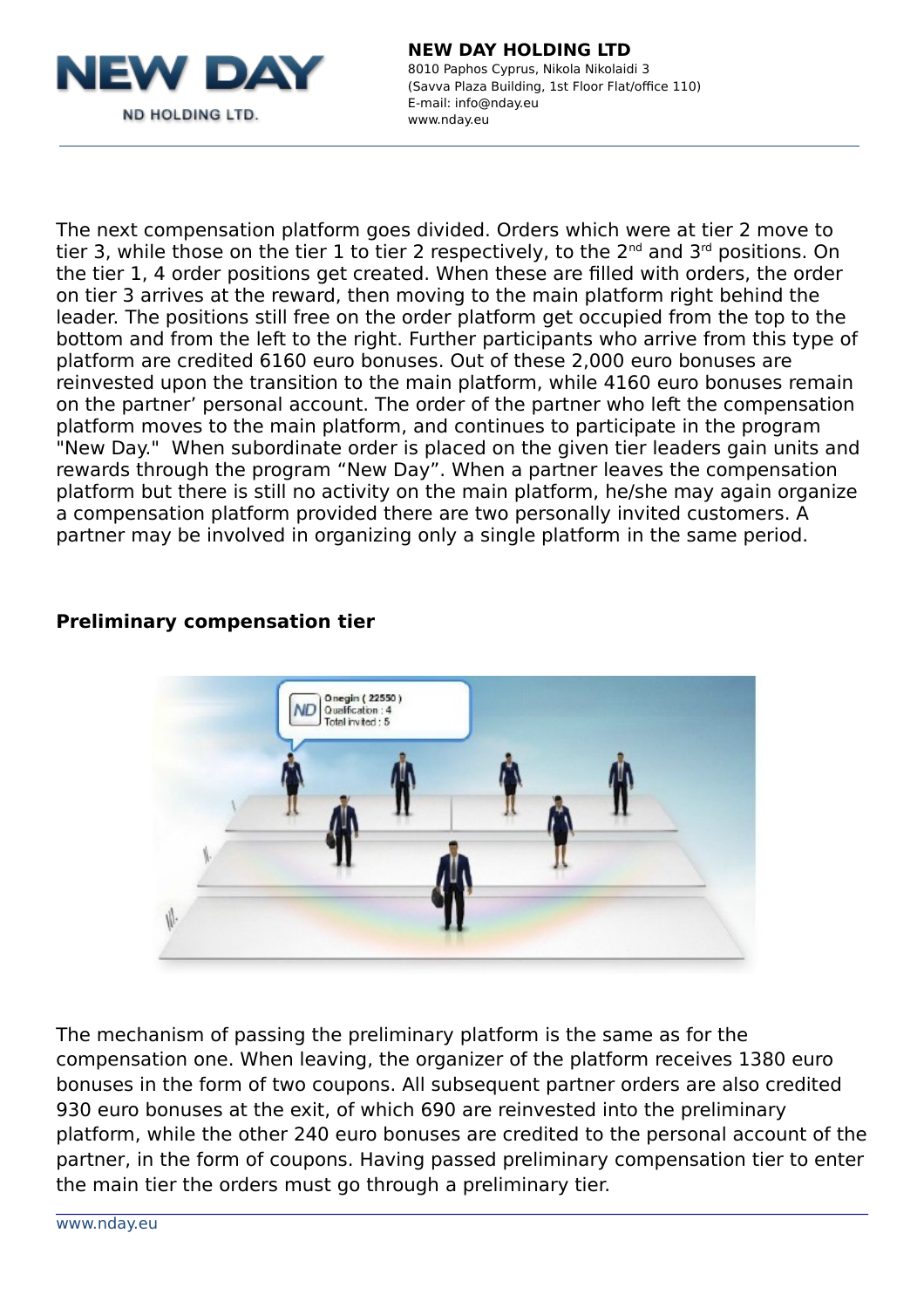

When a partner is invited to the "New Day" program, he chooses a platform for order management; compensation platform is not mandatory.

When preliminary compensation tiers get divided into two ordinary tiers a Partner continues to take part in the program.

# **Compensation tier – Special Conditions**

If verification and validation requirements are not met, partners who place orders on Compensation tiers move to their superiors only if the leader has two direct invitee on the given tier.

If a leader has no qualification, a Partner exits a Compensation tier and follows any superior who has 2 qualifications and confirmed validation and moves to an active tier of the leader . In this case a Partner provides qualification only to his/her superior leader by whom the Partner was invited.

Partner can place only one order on a Preliminary or the Main tier. If the order is taken out from the business program the leader loses qualification which will not be taken into account in further exiting.

10 % fee is charged when euro bonuses are cashed out in euro. There is no fee if euro bonuses are used to buy a flat or a car from the company. Withdrawal period is 17 days.

After exiting the  $6<sup>th</sup>$  main tier or the  $3<sup>rd</sup>$  VIP tier it is mandatory to buy a car or a flat from the company.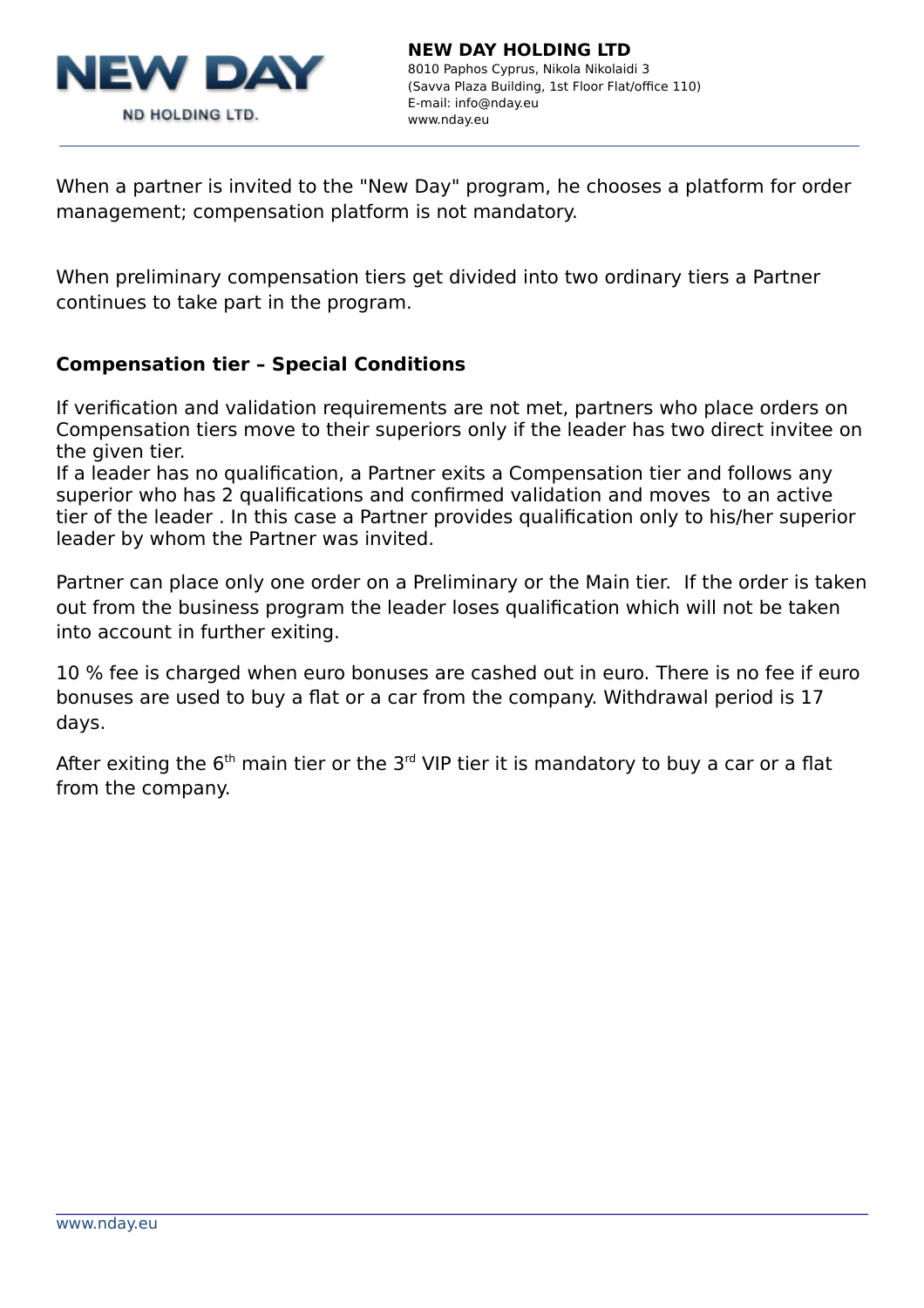

# **Euro Bonus Crediting – Special Conditions**

When an order completes a tier without qualification three consecutive times, it is taken out. The euro bonus amount with which the partner entered the project is returned – it is credited to the Partner's Personal Account. At the same time, the superior partner loses his referral confirmation (qualification).

Partner's leadership program also stops. He/she may resume work only on condition that he/she acquires the qualification. He/she does not get paid for the period between removing his/her order and resuming work.

Partner can place only one order on a Preliminary or the Main tier. If the order is taken out from the business program the leader loses qualification which will not be taken into account in further exiting.

10 % fee is charged when euro bonuses are cashed out in euro. There is no fee if euro bonuses are used to buy a flat or a car from the company. Withdrawal period is 17 days.

After exiting the  $6<sup>th</sup>$  main tier or the  $3<sup>rd</sup>$  VIP tier it is mandatory to buy a car or a flat from the company.

#### **Leadership Program**

Leadership program runs in parallel with the program aiming at filling tiers, and functions independently, subject to personal referral of five orders.

Position and bonus compensation within the leadership program depends solely on the volume you and your partners achieve, i.e. on your results, which are estimated in standard units of career growth. For one order placed, a partner gets 1 standard unit.

Leadership program starts with the date of payment of the fifth personally invited partner for his/her order.

| Levels       | <b>Numbers of orders</b>                         | EURO |
|--------------|--------------------------------------------------|------|
| $\mathbf{0}$ | With 0 to 5 units The direct involved orders     |      |
| 1 Level      | from 5 units to 25 units The general production  | 40,0 |
| 2 Level      | from 25 units to 75 units The general production | 55,0 |
|              |                                                  |      |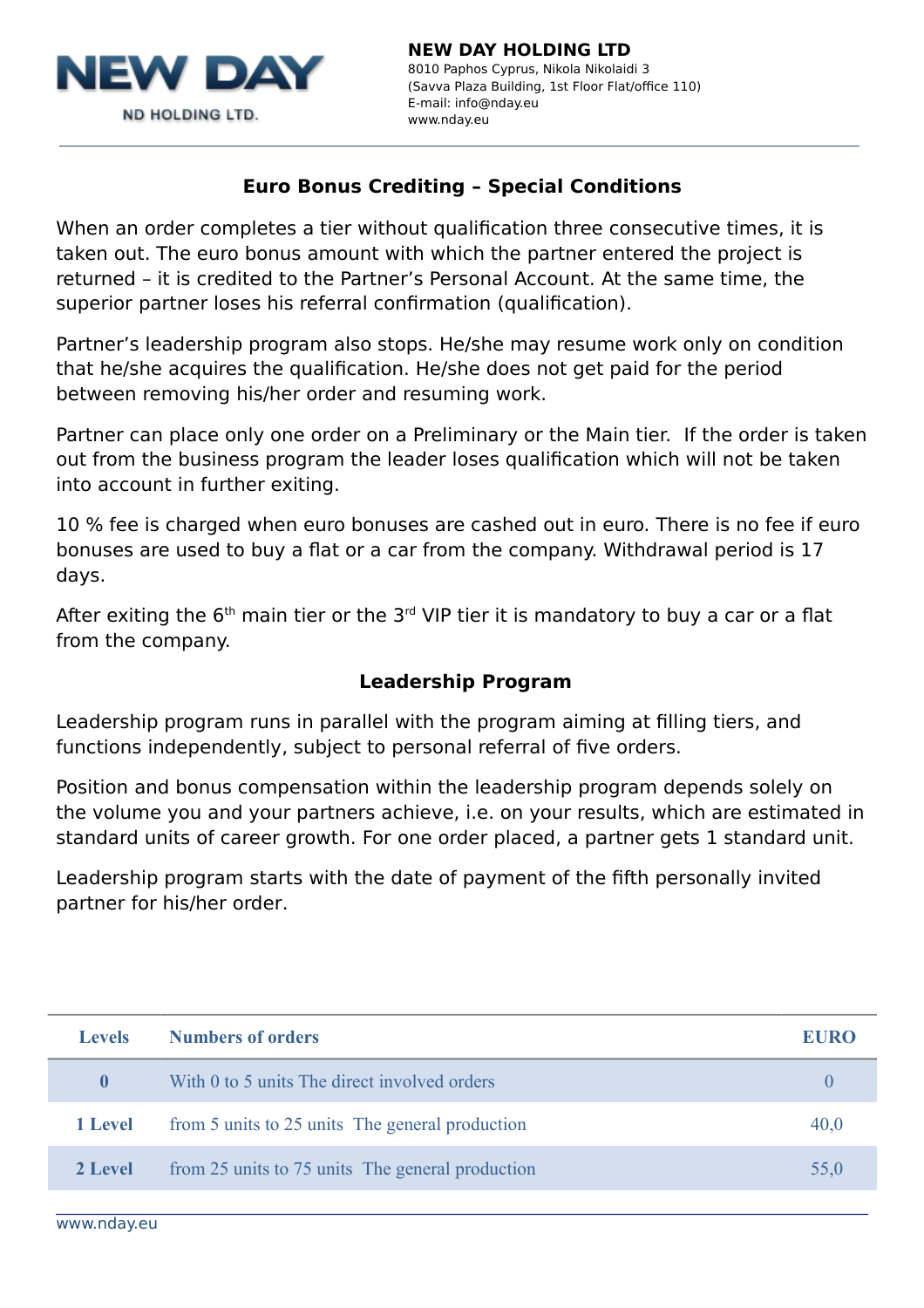

| <b>3 Level</b>  | from 75 units to 250 units. The general production        | 70,0  |
|-----------------|-----------------------------------------------------------|-------|
| 4 Level         | from 250 units to 700 units The general production        | 80,0  |
| <b>5 Level</b>  | from 700 units to 3 000 units The general production      | 90,0  |
| <b>6 Level</b>  | from 3 000 units to 10 000 units The general production   | 100,0 |
| <b>7 Level</b>  | from 10 000 units to 25 000 units The general production  | 105,0 |
| 8 Level         | from 25 000 units to 50 000 units The general production  | 110,0 |
| 9 Level         | from 50 000 units to 100 000 units The general production | 115,0 |
| <b>10 Level</b> | from 100 000 units The general production                 | 118,0 |

# **Commission for Personal Results**

For each new sale implemented after a personal consultation, you get a commission of the value determined in accordance with the level of your career; calculation is based on the monetary value assigned to the standard unit, which is set in the agreement.

#### **Example:**

Partner's level is 1; 1 standard unit equals to  $€40$ . For the given period, 5 units have been allocated to the partner.

#### **Calculation:**

5 units multiplied by €40 = €200. Partner's commission constitutes €200.

#### **Reward for Leadership**

Reward for leadership is based on the difference between the estimated rate of your position and that of the partners lead directly by you, on the basis of the volume achieved by them.

# **Example:**

Partner's level is 2; 1 standard unit equals to  $£55$ .

The level of the partner downstream is 1; his standard unit equals to  $€40$ .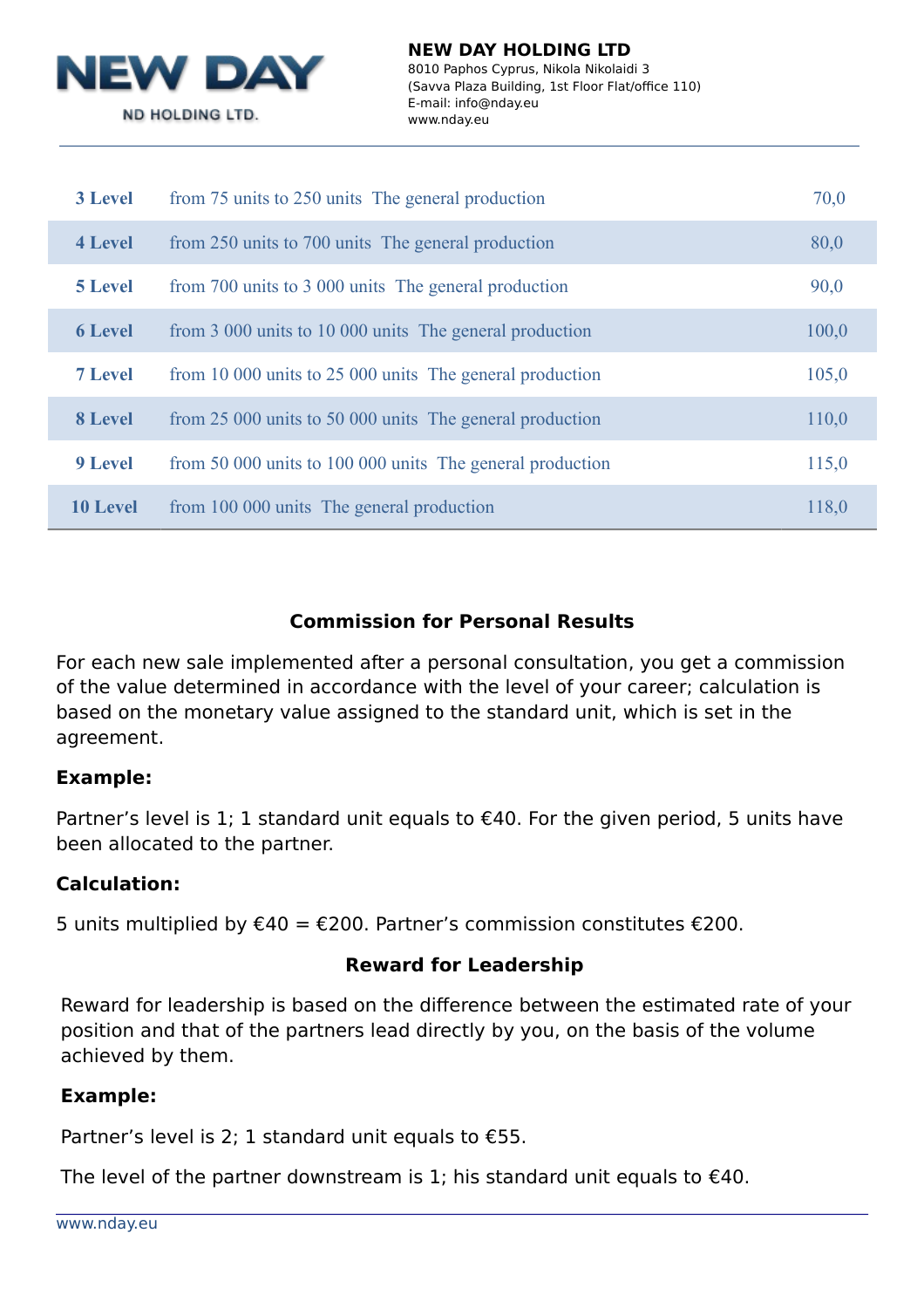

8010 Paphos Cyprus, Nikola Nikolaidi 3 (Savva Plaza Building, 1st Floor Flat/office 110) E-mail: info@nday.eu www.nday.eu

Over the given period, totally 18 standard units were generated by this partner.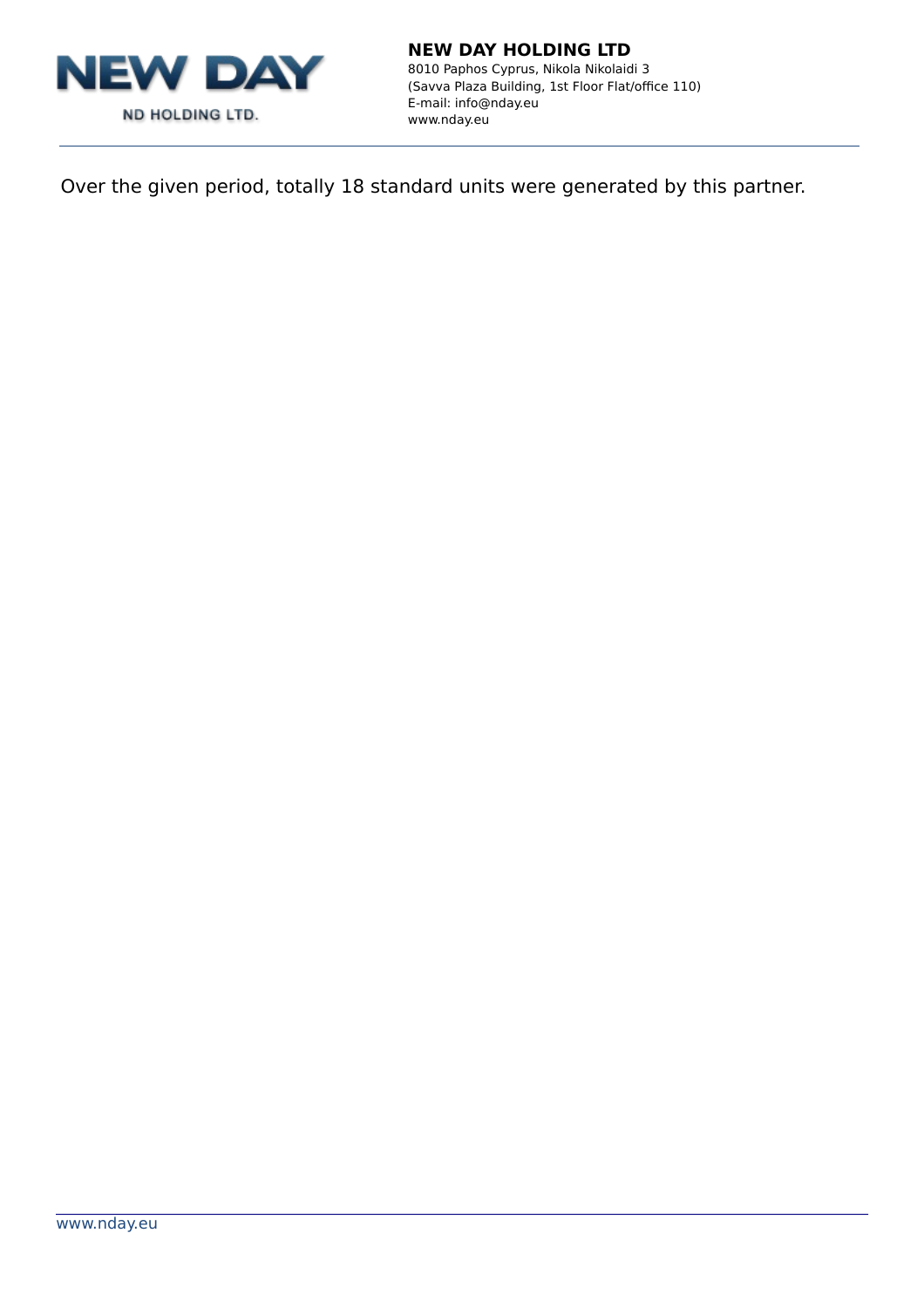

Calculation:

18 units are multiplied by the difference between the higher rate and that of downstream partners ( $\epsilon$ 55 -  $\epsilon$ 40 =  $\epsilon$ 15): 18 units x  $\epsilon$ 15 euro =  $\epsilon$ 270. The second-level partner's commission for leading this network will be 270 euro.

The calculation above was done on the basis of a single partner at level 1.

# **Calculation of units assigned for program sales:**

- For an order placed on any tier, superior partners earn 1 standard unit over a career.

- When an order passes to each new tier, superior partners earn 1 standard unit over a career.

-A leader is rewarded for every order placed on a Preliminary tier.

-A leader is rewarded and gets units over a career for moving to the main tier from a preliminary only if qualification requirements are met.

- Superior gains 2 units over a career for a payment in the amount of 2080 euro.

- When an order enters the marketing program called New Day, and the car price is fully paid to a company, 7 standard units are assigned to the partner.

- When an order enters the marketing program called New Day, and the apartment price is fully paid, 41 standard units are credited to the partner.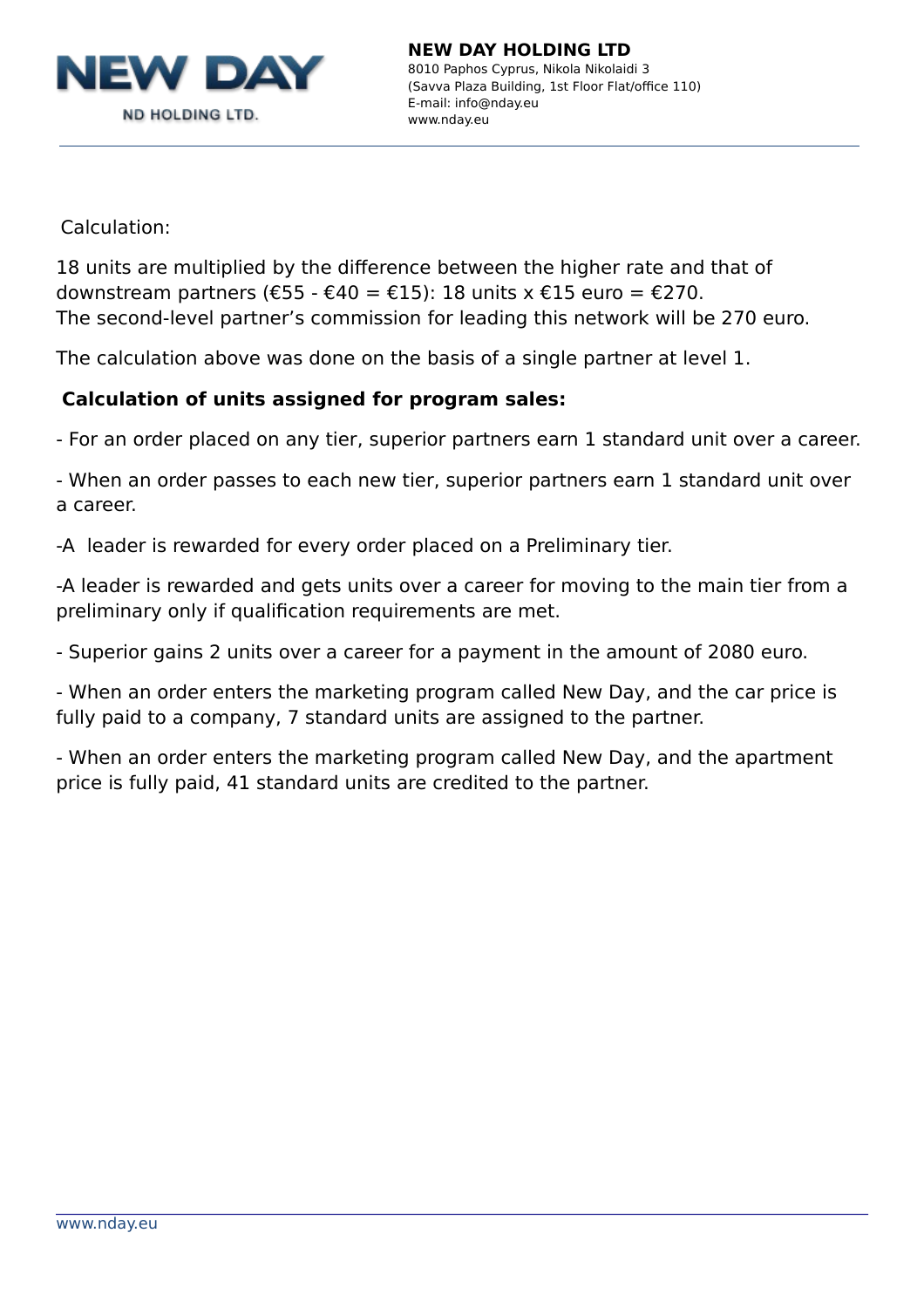

8010 Paphos Cyprus, Nikola Nikolaidi 3 (Savva Plaza Building, 1st Floor Flat/office 110) E-mail: info@nday.eu www.nday.eu

# **Task Profile:**

# **Level 1**

# **Consultant- Representative**

- **1.** Self-preparation, participation in online conferences
- **2.** Sales and cooperation with Manager and Senior Manager.

# **Level 2**

# **Manager**

- **1.** Participation in online conferences. Participation in local conferences and those organised on other locations
- **2.** Work with first-level partners
- **3.** Sales and cooperation with Senior Manager

# **Level 3**

# **Senior Manager**

- 1. Participation in online conferences. Participation in local conferences and those organised on other locations
- 2. Support to first- and second-level partners
- 3. Sales of programs together with first- and second-level partners

# **Level 4**

# **Structure Leader**

- **1.** Support to third-level partners
- **2.** Supervising talks on sales of downstream partners
- **3.** Cooperation with Regional Manager
- **4.** Work in the network
- **5** Participation in local conferences and those organised on other locations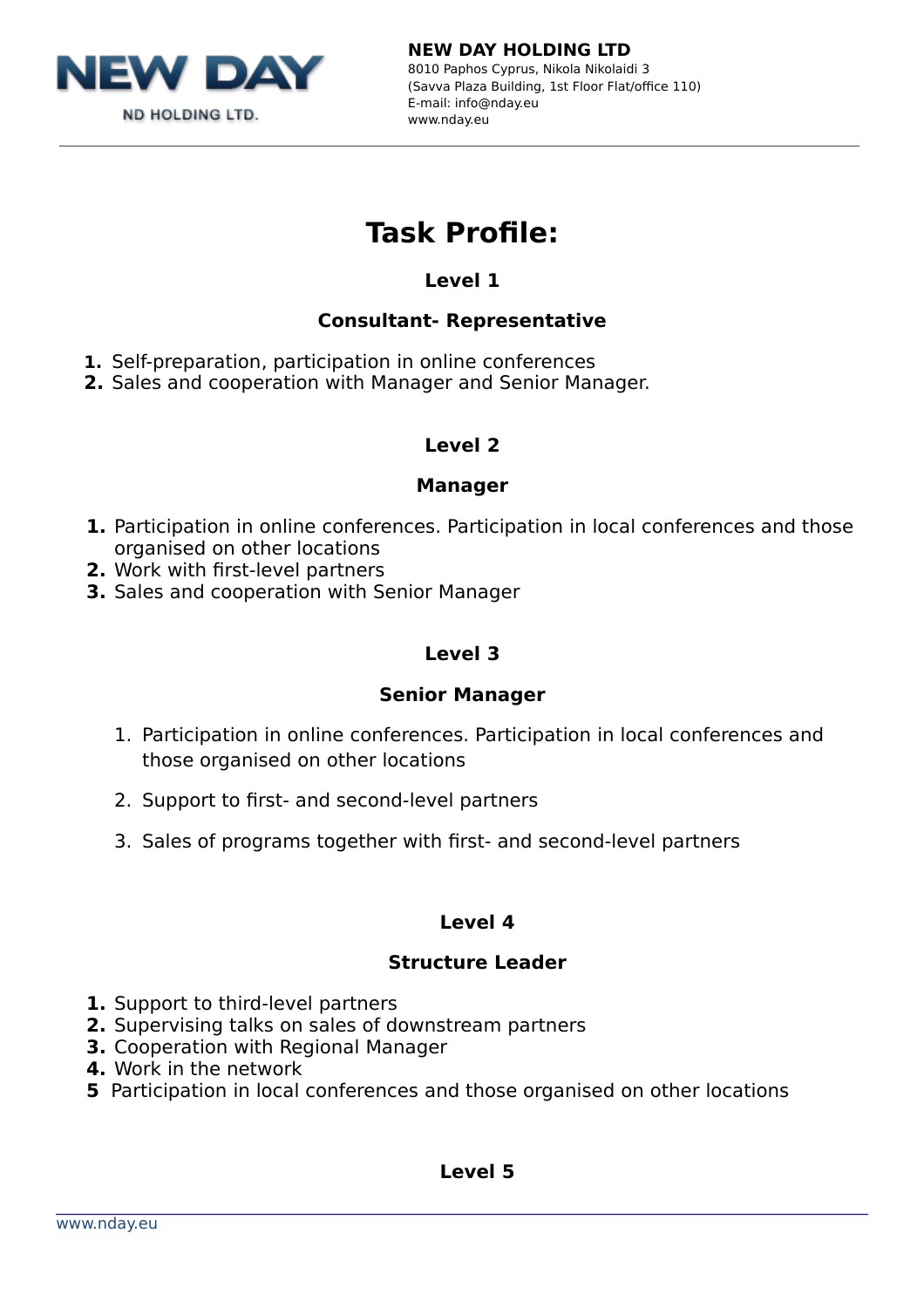

# **Regional Manager**

- **1** Support to forth-level partners
- **2** Participation in local conferences and those organised on other locations
- **3** Preparation for and active participation in conferences
- **4** Cooperation with Regional Director.
- **5** Participation in internet workshops for training network leaders

#### **Level 6**

# **Regional Director**

- **1** Support to fifth-level partners.
- **2** Preparation for and active participation in online conferences
- **3** Organising of and giving presentations on local and regional conferences
- **4** Cooperation with the Director-in-Charge
- **5** Participation in internet workshops for training structure leaders

# **Level 7**

#### **Director-in Charge**

- **1** Support to sixth-level partners
- **2** Preparation for and active participation in online conferences
- **3** Organising of and giving presentations on local and regional conferences.
- **4** Preparation and organising of corporate conferences.
- **5** Cooperation with Executive Director.
- **6** Participation in internet workshops for training structure leaders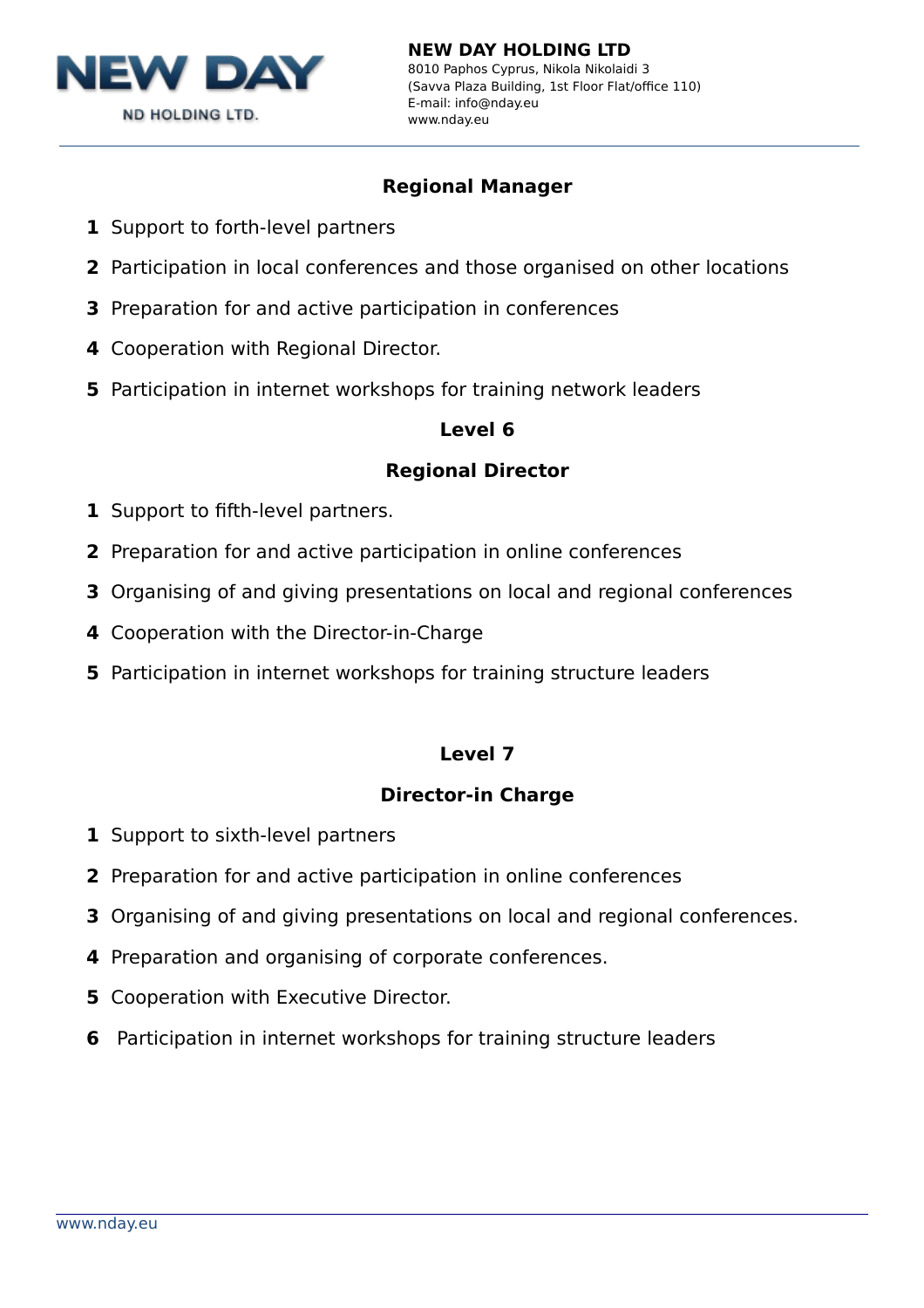

8010 Paphos Cyprus, Nikola Nikolaidi 3 (Savva Plaza Building, 1st Floor Flat/office 110) E-mail: info@nday.eu www.nday.eu

# **Level 8**

# **Executive Director**

- **1** Control of networks
	- **2** Support to seventh-level partners
- **3** Organising online conferences
- **4** Giving presentations on and organising of corporate conferences
- **5** Cooperation with the superior Director
- **6** Participation in internet workshops for training structure leaders.

# **Level 9**

# **Sales Director**

- **1** Monitoring the work of downstream Directors.
- **2** Giving presentation in corporate workshops

# **Level 10**

# **Company's Shareholder**

1. Active work on the company's workflow

It is strictly forbidden for the partners of the company to do any additional advertising without the consent of the management.

# **Liability**

If a partner violates this agreement, as well as in case of financial violations, the company has the unilateral right to terminate the contract with a partner.

# **Right to Change the Order (transfer it to another person)**

A buyer, having placed an order within the affiliate program, has the right to transfer it to another person, without pointing out the reasons, on the condition that he/she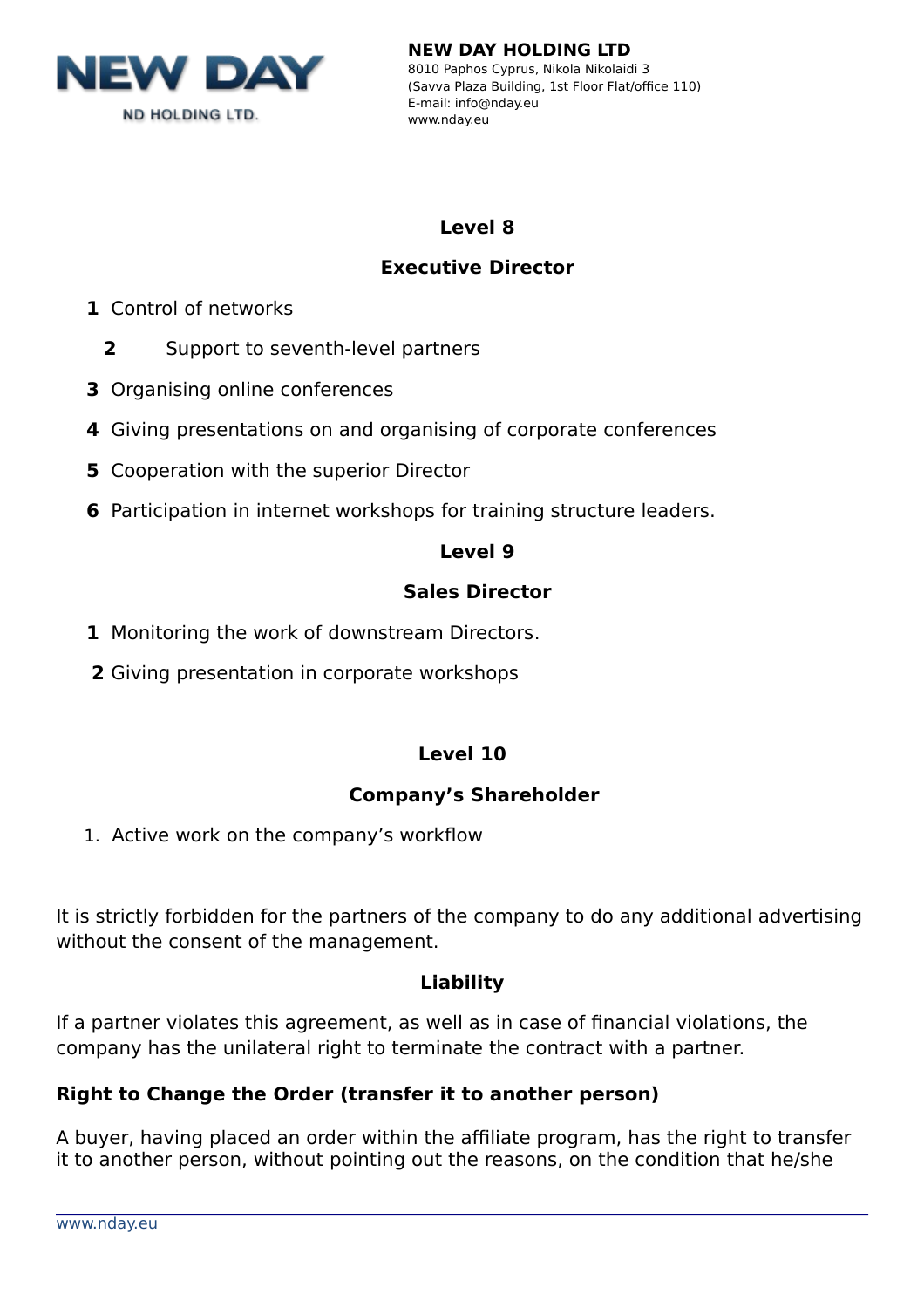

has paid the cost of such change to the company. The cost is calculated as 50% of the initial contribution.

# **Partner Training**

The company is interested in having strong and competent partners, and therefore conducts training sessions for partners, when they complete single levels.

Depending on the level, different windows will open in the Partners' Personal Accounts, displaying different tasks and programs designed to work within networks and motivation pertaining to them. Training courses are also being organised, both on locations where partners work and on distant locations, for partners who have achieved high levels of the career ladder. When a partner reaches Level 10, the company issues for him/her a certificate on training completion.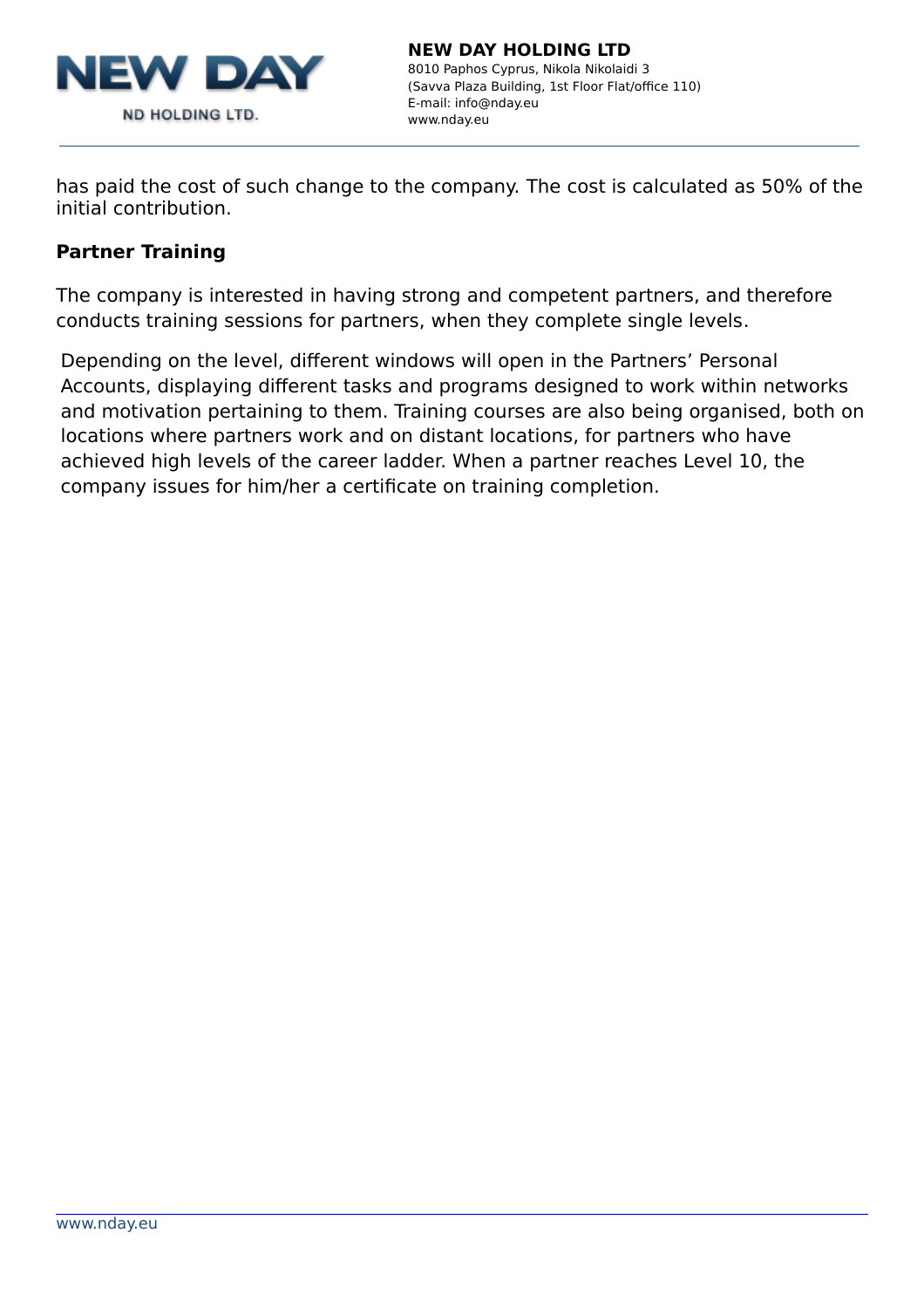

# **Awards Granted by Company**

For 5 direct orders placed on a tier within 30 days, the company awards a watch.

For 10 direct orders placed on a tier within 30 days, the company awards a watch of a higher category.

Level 1: one day accommodation in apart hotel «New Day» while hosting company seminars in Cyprus\*

Level 2: two days accommodation in apart hotel «New Day» while hosting company seminars in Cyprus\*

Level 3: three days accommodation in apart hotel «New Day» while hosting company seminars in Cyprus\*

Level 4: tablet PC, decorated with a gold badge with diamonds.

 Level 5: a modern notebook adorned with the gold badge of the company with diamonds.

Level 6: a gold watch

- Level 7: the cost of fueling the partner's car for 3 years, at the rate of 1 euro for 1 liter, 20 liters per day. Money is transferred each year to the Partner's Personal Account.
- Level 8: 1 kilogram of investment gold 999.9.

Level 9: automobile of premium category.

Level 10: villa on the seaside

\*Prize days are accumulative and must be used in one year period.

#### **Awards from the 6th to 10th level – Special Conditions.**

The sum of units from all the structures must equal at least 50% of the strongest structure.

All awards and presents are given personally in hands during company seminars.